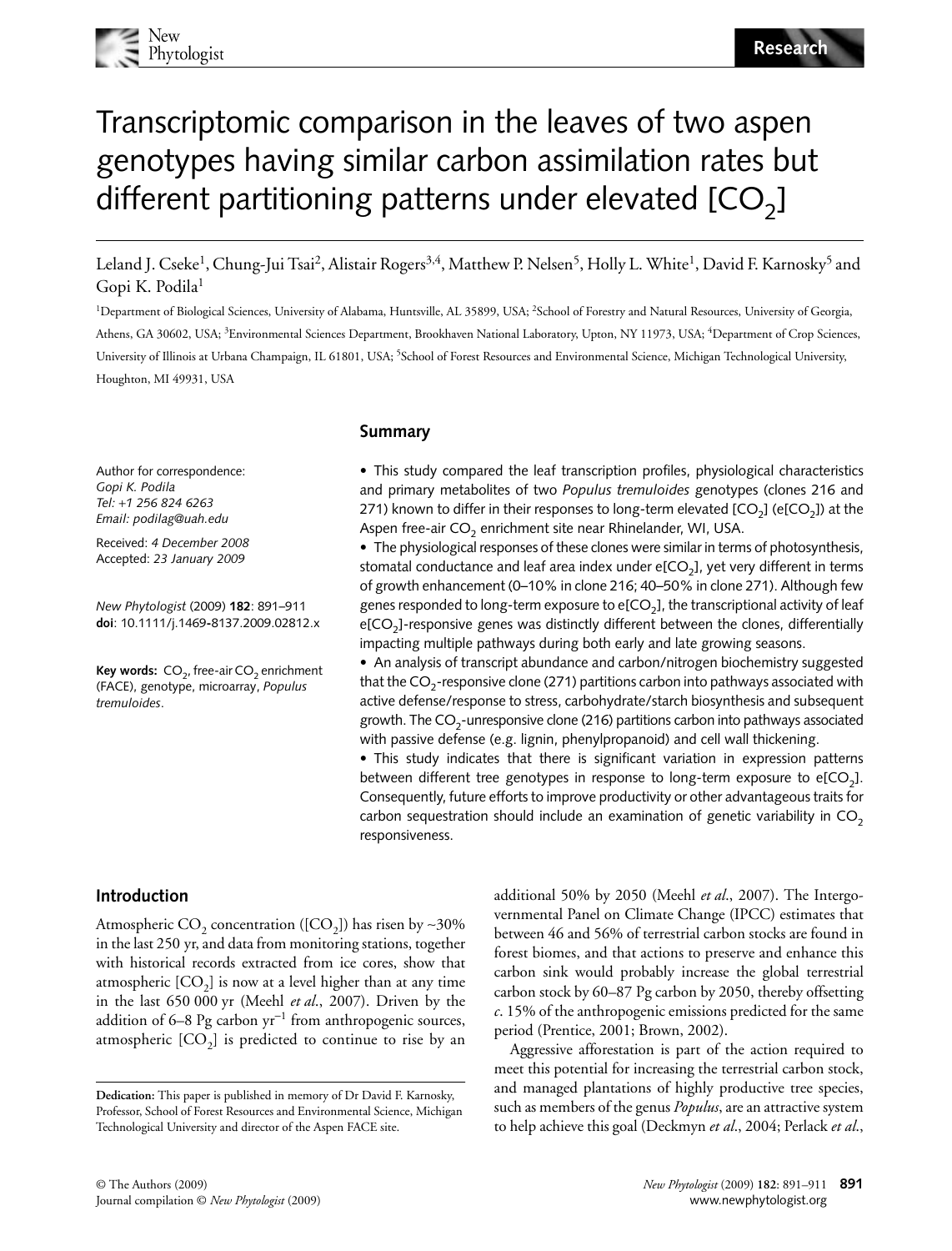2005). Recent advances in poplar genomic resources include the collections of over 410 000 expressed sequence tags (ESTs) in GenBank [\(http://www.ncbi.nlm.nih.gov/dbEST/\),](http://www.ncbi.nlm.nih.gov/dbEST/) the development of cDNA and whole-genome microarrays (Déjardin *et al*., 2004; Brosché *et al*., 2005; Rinaldi *et al*., 2007) and the full genome sequence available from *P. trichocarpa* [\(http://genome.jgi-psf.org/Poptr1\\_1/Poptr1\\_1.home;](http://genome.jgi-psf.org/Poptr1_1/Poptr1_1.home) Tuskan *et al*., 2006). These advances have promoted the idea that poplar species hold great potential to be bred or engineered for an increased suitability for carbon sequestration (Sims *et al*., 2006).

Plants, including trees, sense and respond to increasing  $[CO<sub>2</sub>]$  through increased photosynthesis and reduced stomatal conductance (Ainsworth & Rogers, 2007; Hyvönen *et al*., 2007; Liberloo *et al*., 2007; Riikonen *et al*., 2008; Taylor *et al.*, 2008). All other effects of elevated  $[CO_2]$  (e $[CO_2]$ ) on plants and ecosystems are derived from these two fundamental responses. However, genetic and environmental bottlenecks can determine both the magnitude of these primary responses to  $e[CO<sub>2</sub>]$  and the capacity to assimilate carbon into increased above-ground biomass (Karnosky *et al*., 2005; Liberloo *et al*., 2006; Luo *et al*., 2006, 2008; Ainsworth & Rogers, 2007). In trees, growth is dependent on the internal balance between carbon and nitrogen, and this balance depends not only on nitrogen resources directly available from soil and internal sources, but also on nitrogen resources from seasonal storage pools in bark, wood and roots (Luo *et al*., 2008). A few studies have explored the transcriptomics of individual tree species as they respond to e[CO<sub>2</sub>] (Gupta *et al.*, 2005; Taylor *et al.*, 2005; Druart *et al*., 2006). Each study identified relatively few transcriptional changes in response to  $e[CO_2]$ , and the results between species were quite variable, making it difficult to draw solid conclusions. Although the responses of photosynthesis, growth and biomass accumulation in trees grown at  $\epsilon$ [ $CO<sub>2</sub>$ ] are well documented (Nowak *et al*., 2004; Ainsworth & Long, 2005; Norby *et al*., 2005; Ainsworth & Rogers, 2007), the molecular mechanisms that determine how different tree species achieve a balance between carbon and nitrogen assimilation, storage and eventual growth remain largely unknown. Consequently, there is a need to increase our understanding of metabolic/physiological processes that may limit the response of trees to increasing  $[CO<sub>2</sub>]$ .

Free-air  $CO<sub>2</sub>$  enrichment (FACE) provides a realistic platform on which to investigate the response of trees to  $e[CO<sub>2</sub>]$ (Long *et al*., 2004) and, with particular reference to this study, avoids artificial restriction of sink capacity, canopy development and nutrient supply. In this study, we have taken advantage of an ongoing FACE experiment located near Rhinelander, WI, USA (Karnosky & Pregitzer, 2006), referred to as the Aspen FACE site [\(http://aspenface.mtu.edu/\).](http://aspenface.mtu.edu/) Here, five distinct genotypes of quaking aspen (*Populus tremuloides*) have been grown at  $e[CO_2]$  (ambient plus 200 ppb) since 1997.

Poplar trees growing under  $e[CO_2]$  generally have a larger leaf size (Oksanen *et al*., 2001; Riikonen *et al*., 2008), increased stem and branch growth (Isebrands *et al*., 2001; Karnosky *et al*., 2005; King *et al*., 2005; Kubiske *et al*., 2007) and increased root biomass (King *et al*., 2001; Lukac *et al*., 2003). However, at Aspen FACE,  $CO_2$  responsiveness was found to be genotype dependent. Clone 271 is highly responsive to  $e[CO<sub>2</sub>]$ , whereas the growth of clone 216 is not significantly stimulated by  $e[CO_2]$ , despite the fact that both clones show similar increases in photosynthetic rates under  $e[CO_2]$ (Noormets *et al*., 2001b; Riikonen *et al*., 2008; Taylor *et al*., 2008). Clone 271 has delayed senescence and develops ∼50% more stem biomass than clone 216 in response to  $e[CO<sub>2</sub>]$ (Table 1) (Karnosky *et al*., 2005; Kubiske *et al*., 2007). By focusing on the tissues that most directly sense and respond to  $e[CO_2]$ , this paper provides an initial examination of the abundance of leaf gene transcripts and biochemical responses in growth-responsive (clone 271) and growth-unresponsive (clone 216) genotypes of *P. tremuloides* grown at ambient and  $e[CO<sub>2</sub>]$ . It is hypothesized that such an analysis of clones with markedly different growth responses to  $e[CO_2]$  will allow us to identify some of the genetic trends associated with a sustained utilization of an increased carbon supply and a superior capacity for above-ground biomass production. To our knowledge, this is the first study to directly compare the leaf transcriptomes of tree genotypes of the same species having similar carbon uptake, but very different growth responses when grown at  $e[CO_2]$  in the field.

### **Materials and Methods**

#### Experimental site and plant material

The study was performed on leaf tissues collected near Rhinelander, WI, USA (89.5°W, 45.7°N) at the Aspen FACE experimental site, which has been operating since 1997. The design and operation of this experimental site have been described in detail elsewhere (Dickson *et al*., 2001; Karnosky *et al*., 2005; Karnosky & Pregitzer, 2006). In short, 12, 30-m diameter, plots are contained within a 32-ha site in a full factorial design. The plots are exposed to ambient air (control) and air enriched with  $CO_2$ , ozone, or  $CO_2$  and ozone in combination. In this study, only plots receiving ambient air  $({\rm [CO}_2] = 372 \text{ }\mu\text{J}^{-1})$  and air enriched with CO<sub>2</sub> (target  ${\rm [CO}_2] =$ 560 µl l<sup>−</sup>1) were used. The site is divided into three blocks, each containing a  $CO<sub>2</sub>$  and a control plot. e[ $CO<sub>2</sub>$ ] plots were fumigated from sunrise to sunset for the length of the growing season (May–September), and 1-min averages of  $[CO<sub>2</sub>]$  in the  $e[CO<sub>2</sub>]$  plots were within 20% of the target concentration. The soil at the Aspen FACE site is a sandy loam and is characteristic of a moderate to poor soil for the region. Nitrogen is considered to be the principal limiting nutrient, and no supplemental fertilizer has been added (Ellsworth *et al*., 2004; Karnosky & Pregitzer, 2006).

As a result of the significant differences in growth response to e[CO<sub>2</sub>], this study utilized two trembling aspen (*Populus*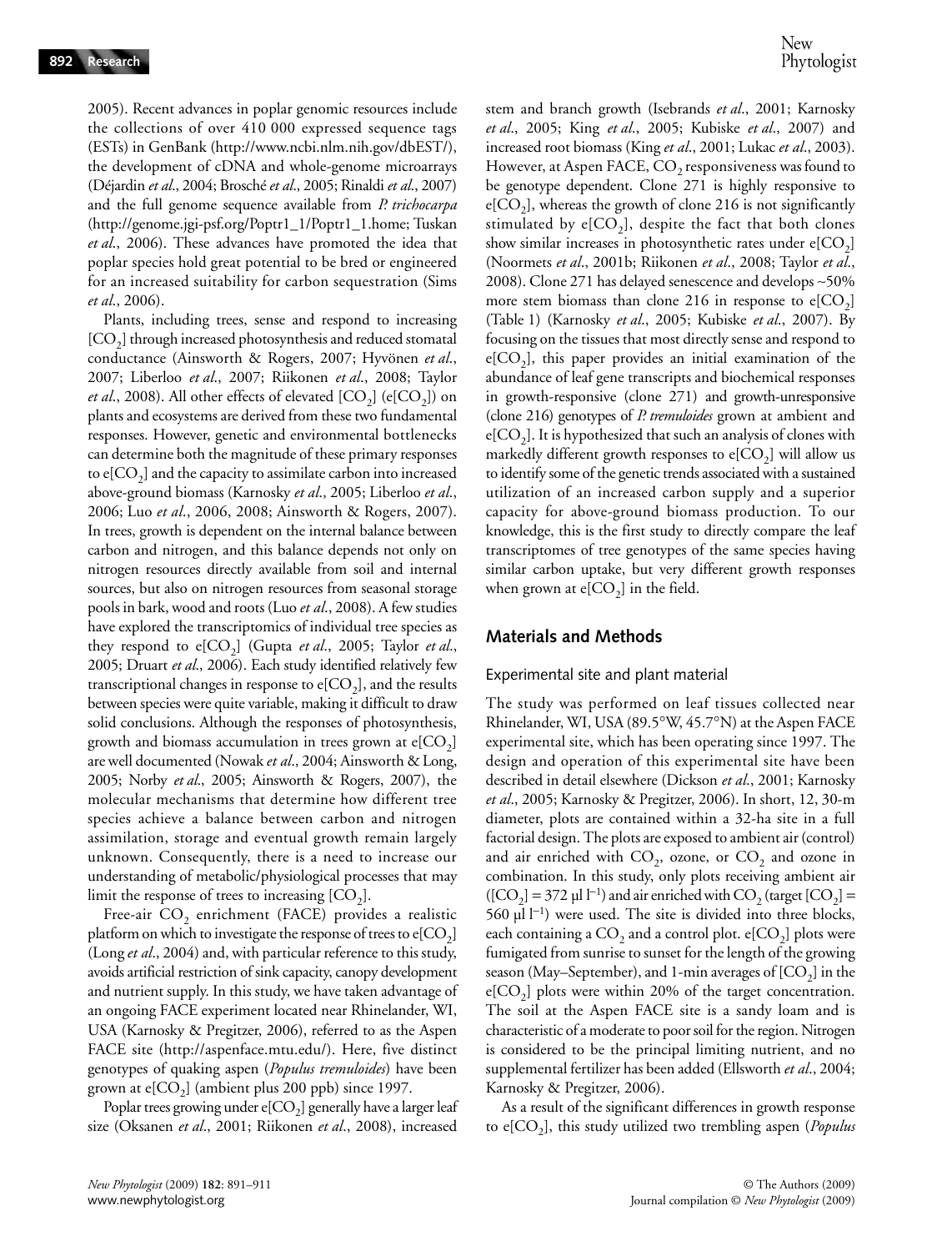Table 1 Summary of physiological changes in response to long-term elevated [CO<sub>2</sub>] (e[CO<sub>2</sub>]) in aspen (*Populus tremuloides*) clones 216 and 271

| Clone 216<br>response<br>to $e[CO2]$ | Clone 271<br>response<br>to $e[CO_2]$ | Reference(s)                                                          |
|--------------------------------------|---------------------------------------|-----------------------------------------------------------------------|
|                                      |                                       |                                                                       |
|                                      |                                       | Noormets et al. (2001b); Riikonen et al. (2008); Taylor et al. (2008) |
|                                      |                                       | Wustman et al. (2001)                                                 |
|                                      | ns                                    | Wustman et al. (2001)                                                 |
|                                      |                                       | Noormets et al. (2001a); Riikonen et al. (2008)                       |
| ns                                   | ns                                    | Karnosky et al. (2003); Mankovska et al. (2005)                       |
| $^{++}$                              | $^{++}$                               | Karnosky et al. (2005) Riikonen et al. (2008); Taylor et al. (2008)   |
| $^{++}$                              | $^{++}$                               | Oksanen et al. (2001, 2003)                                           |
| ns                                   |                                       | Oksanen et al. (2003)                                                 |
| ns                                   | $^{++}$                               | Karnosky et al. (2002); Mankovska et al. (2005)                       |
| ns                                   | ns                                    | Calfapietra et al. (2007)                                             |
| $^{++}$                              | $+$                                   | Oksanen et al. (2001)                                                 |
| $^{++}$                              | $^{++}$                               | Kopper & Lindroth (2003)                                              |
|                                      |                                       | Kopper & Lindroth (2003)                                              |
| $+$                                  | ns                                    | Karnosky et al. (2002); Mankovska et al. (2005)                       |
| ns                                   |                                       | Kopper & Lindroth (2003)                                              |
| $+$                                  | $^{++}$                               | Riikonen et al. (2008); Taylor et al. (2008)                          |
|                                      |                                       |                                                                       |
| $+$                                  | $+++$                                 | Isebrands et al. (2001); Kubiske et al. (2007)                        |
| $^{+}$                               | $+++$                                 | Karnosky et al. (2005); Kubiske et al. (2007)                         |
| ns                                   | $^{+++}$                              | Isebrands et al. (2001); Kubiske et al. (2007)                        |
| $^{+}$                               | ns                                    | Kaakinen et al. (2004)                                                |
| ns                                   | $^{+}$                                | Kaakinen et al. (2004)                                                |
|                                      |                                       | Kaakinen et al. (2004)                                                |
|                                      | $^{+++}$                              | $+++$                                                                 |

ns, no significant response; +, trend of increase (< 10%); -, trend of decrease (< 10%); ++, significant increase (10–30%); --, significant decrease (10–30%); +++, large and significant increase (> 30%); −−−, large and significant decrease (> 30%).

*tremuloides* Michx.) genotypes: clone 216 and clone 271. To avoid variation derived from different leaf emergence dates on indeterminate shoots, leaves were sampled from short shoots. Short shoots have a determinate growth form and all leaves expand rapidly at the same time, at the start of the growing season (Cox, 2005). Likewise, to avoid variation resulting from leaf developmental stage, only mature, fully expanded leaves were used for analysis. As bud-break in this region occurred on 19 May and bud-set occurred in late August (for clone 216) and early September (for clone 271), harvest dates of 15 June and 17 August 2005 were chosen to ensure recently mature early-season leaf collections and mature, but not yet senescing, leaf collections in the late-season time point. Upper canopy sunlit leaves were harvested between 10:00 and 11:00 h on each date. Tissues were frozen in liquid nitrogen within 20 s of harvesting and stored at −80°C until analysis. To avoid potential variation derived from time-of-day effects, all pairs of control vs.  $e[CO_2]$  samples were collected within 10 min of one another.

### Physiological data collection

Stem volume growth comparisons of aspen clones 216 and 271 in response to  $e[CO_2]$  were collected for 8 yr, as described previously (Karnosky *et al*., 2003; Kubiske *et al*., 2007). Maximum instantaneous photosynthesis (A<sub>max</sub>) of aspen clones 216 and 271 was compared under ambient and  $e[CO_2]$ using an LI-6400 portable photosynthesis system (Li-Cor Inc., Lincoln, NE, USA), and the data were analyzed as described previously (Noormets *et al*., 2001a,b). Data were expressed as the mean of three leaves each from three trees measured during midday and replicated three times (6, 7 and 11 July 2006) from the full-sun canopy.

### cDNA microarrays

The PICME (Platform for Integrated Clone Management; [http://www.picme.at\)](http://www.picme.at) *Populus* microarrays are composed of ∼28 000 elements, including 6528 ESTs of *Populus interamericana* from INRA-Nancy (Rinaldi *et al*., 2007), 12 202 ESTs of *Populus alba* × *Populus tremula* from INRA-Orleans (Déjardin *et al*., 2004) and 8160 cDNA clones of *Populus euphratica* from the University of Helsinki (Brosché *et al*., 2005). This set of leaf, root and xylem cDNAs corresponds to ∼10 000 different predicted gene models in the *P. trichocarpa* genome sequence (Tuskan *et al*., 2006; Rinaldi *et al*., 2007). The arrays are well documented for leaf transcript analysis (Rinaldi *et al*., 2007; Fluch *et al*., 2008) and are fully described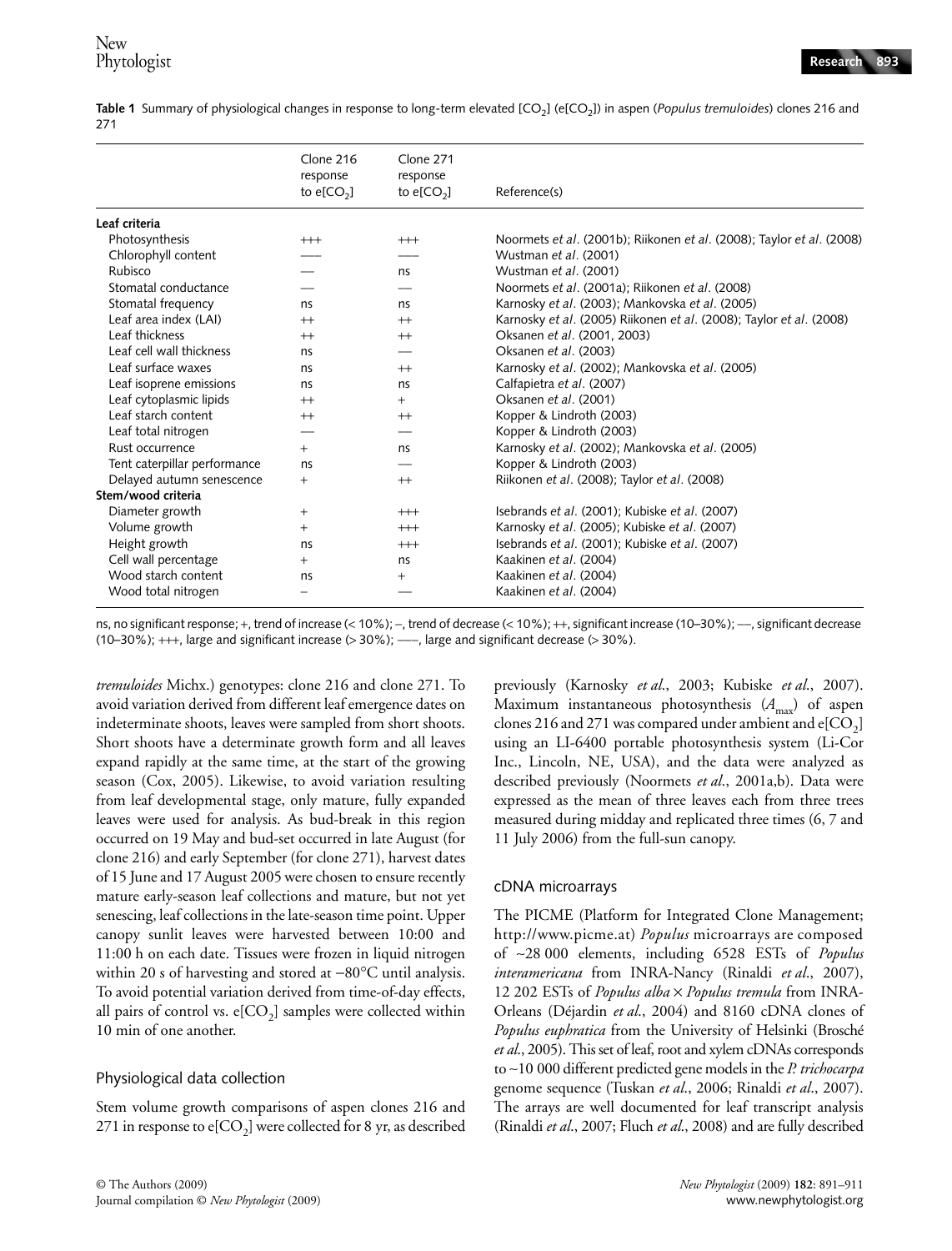under platform GPL6036 stored in the Gene Expression Omnibus (GEO) at the National Center for Biotechnology Information (NCBI) [\(http://www.ncbi.nlm.nih.gov/geo\).](http://www.ncbi.nlm.nih.gov/geo)

We followed the widely accepted Minimum Information About a Microarray Experiment (MIAME) guidelines for microarray analysis and verification (Zimmermann *et al*., 2006). For each of the two-channel arrays, RNA collected from plants grown in the ambient (control) ring was compared directly with RNA derived from the same genotype grown under  $e[CO_2]$ , following cDNA synthesis and labeling procedures in the Superscript™ Indirect cDNA Labeling System (Invitrogen, Carlsbad, CA, USA). Three independent biological replicates, derived from trees grown in three independent replicate FACE rings, were analyzed using equal amounts (40 pmol) of labeled samples. In addition, each clone and time point included dye swap reciprocal two-color experiments for each biological replicate (Churchill, 2002; Allison *et al*., 2006). Thus, six data points per cDNA (three biological replicates with two technical replicates each) were used.

Slides were scanned using a VersArray ChipReader™ scanner (BioRad, Hercules, CA, USA) at 5-µm resolution. Cyanine-3 (Cy3) and cyanine-5 (Cy5) images were aligned and spots were flagged using VersArray Analyzer 5.0 (BioRad). After local background subtraction, the signal intensity was  $log<sub>2</sub>$ transformed and normalized by the LOWESS algorithm with a smoothing parameter of 0.2, using GeneGazer software (Bio-Rad). Normalized intensity values were filtered by a coefficient of variance (CV) cut-off of 0.25, and spots having intensities below 100 in both channels were also excluded from further analysis. Filtered gene lists were subjected to *t*-tests with a false discovery rate at 0.05 (*P* < 0.05) (see Fig. S1, Supporting Information, for examples of data linearity). Principal component analysis (PCA) was conducted using standard correlation and hierarchical cluster analysis (HCA) was performed using the Euclidean distance metric and average cluster linkage. The complete expression dataset, sample details, RNA extraction, cDNA preparations, labeling of cDNAs and hybridization procedures are available with the series accession number GSE14881 in GEO at NCBI.

### Quantitative real-time reverse transcriptasepolymerase chain reaction (RT-PCR)

DNA-free total RNA was used for cDNA synthesis with oligodT primers, as described previously; however, it is important to note that independent RNA preparations were used for quantitative RT-PCR analyses. In this way, the quantitative RT-PCR samples represent additional biological replicates from the same field sampling. EST sequences for genes of interest from the microarray analysis were retrieved from GenBank and used to identify their cognate gene models from the Joint Genome Initiative (JGI) *Populus* genome portal. Because a large fraction of *Populus* genes are derived from genome-wide duplication (Tuskan *et al*., 2006), closely related gene family members were aligned in order to evaluate the likelihood of cross-hybridization on the EST arrays. Depending on sequence homology, gene- or group-specific primers (Table S1, see Supporting Information) flanking 137–290-bp amplicons near the 3′-untranslated regions (3′-UTRs) were designed on the basis of JGI-predicted cDNA sequences and the corresponding GenBank *Populus* EST sequences.

Real-time PCRs were performed using the Mx3000P Real-Time PCR System (Stratagene, La Jolla, CA, USA) with the ABsolute QPCR SYBR Green Mixes (ABgene Inc., Rochester, NY, USA). The PCR parameters were as follows: 15 min at 95°C, followed by 40 cycles of 15 s at 95°C, 1 min at 58– 66°C (Table S1) and 1 min at 72°C. Each reaction was performed in duplicate with three biological replicates (from replicate rings) and no-template controls, using cDNA synthesized from 2.5 ng of total RNA. Because the housekeeping genes were expressed relatively strongly in these tissues, PCR amplification was performed using diluted cDNA (200-fold for cyclophilin and ubiquitin-conjugating enzyme E2, and four-fold for actin) in order to improve relative transcript abundance estimates of weakly expressed genes. The specificity of the amplification was verified using dissociation curve analysis at the end of each run, employing MxPro software (Stratagene). The threshold level was manually adjusted and applied consistently across all amplifications to obtain the threshold cycle  $(C_T)$  values. Relative target transcript levels were normalized to the geometric mean of three housekeeping genes using the  $\Delta C_{\rm T}$  method (Tsai *et al.*, 2006).

#### Biochemical analysis

Frozen leaf tissues, derived from the same tissue collections as described above, were powdered in liquid nitrogen and transferred to microcentrifuge tubes;  $375 \mu$ l of 80% (v/v) ethanol, 10 mM 2-(*N*-morpholino)ethanesulphonic acid (MES), pH 6.0 was added to equal quantities of tissue. The tubes were mixed thoroughly and incubated at 80°C for 30 min. Extracts were clarified by centrifugation (4500 *g*, 10 min), and the supernatant was decanted into a 96-well, deep-well microplate, stored at 4°C; 225 µl of 80% (v/v) ethanol, 10 mM MES pH 6, and  $375 \mu$ l of 50% (v/v) ethanol, 10 mM MES pH 6, were added in two additional, separate incubations to the pellet and supernatants pooled in the deep-well plate.

Glucose, fructose, sucrose and starch content were determined from the supernatant and pellet resulting from the ethanol extract using the continuous enzymatic substrate assay described by Rogers *et al*. (2006). The total amino acid content in the ethanol extract was determined using a fluorogenicbased microplate assay, as described previously (Rogers *et al*., 2006). Protein content was determined using a commercial kit (Pierce, Rockford, IL, USA) as described previously (Ainsworth *et al*., 2007). Nitrate was determined by conversion to nitrite by nitrate reductase and subsequent colorimetric determination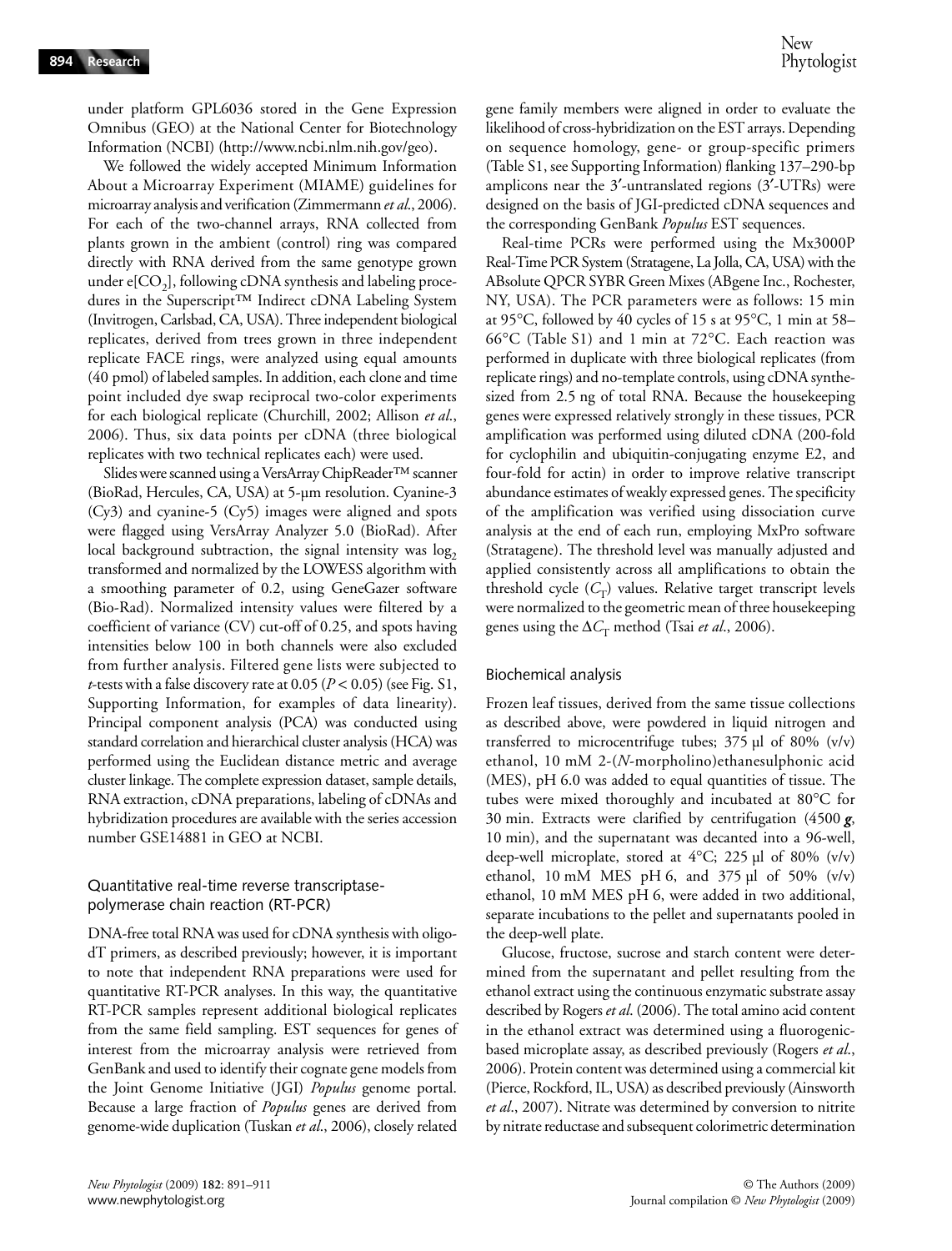

**Fig. 1** Annual stem volume growth (mean ± SE) comparison of aspen (*Populus tremuloides*) clones 216 and 271 in response to long-term elevated  $[CO<sub>2</sub>]$  (e $[CO<sub>2</sub>]$ ).

by the Griess reaction (Cross *et al*., 2006). Biochemical statistical analyses were based on the treatment plot as the experimental unit. Values for three leaves per clone per plot (subsamples) were averaged to provide the sample estimate for each treatment plot (*n* = 3 blocks). The experimental design was a split-split-plot with  $[CO<sub>2</sub>]$  as the main plot factor. Clone was nested within  $[CO_2]$  as a split-plot factor and date was the split-split-plot factor. A mixed model ANOVA was used for statistical analysis (SYSTAT, SPSS Inc., Chicago, IL, USA, 2000).

#### **Results and Discussion**

Physiological measurements alone do not explain the superior ability of clone 271 to allocate carbon towards growth, whilst clone 216 remains largely unresponsive under  $e[CO<sub>2</sub>]$  conditions

 $e[CO_2]$  has been shown to increase photosynthesis in plants, including trees (Ainsworth & Long, 2005; Hyvönen *et al*., 2007), largely through increases in Rubisco-limited photosynthesis in leaf tissues, the tissues that most directly sense and respond to e[CO2] (Wustman *et al*., 2001; Long *et al*., 2004; Ainsworth & Rogers, 2007). At the Aspen FACE site [\(http://aspenface.](http://aspenface.mtu.edu/) mtu.edu/), photosynthetic enhancement has ranged from 10 to 80% depending on the tree species and seasonal variation (Noormets *et al*., 2001b; Riikonen *et al*., 2008; Taylor *et al*., 2008). This enhancement translated into an increase in leaf and stem carbohydrate/starch content (Kopper & Lindroth, 2003; Kaakinen *et al*., 2004), as well as subsequent aboveground and below-ground growth (Isebrands *et al*., 2001; King *et al*., 2001, 2005; Karnosky *et al*., 2003, 2005; Norby *et al*., 2005; Kubiske *et al*., 2007).

Physiological data on each of the five different aspen clones grown at the Aspen FACE site have been collected since 1997 (see references in Table 1). One of the most outstanding



**Fig. 2** Maximum light-saturated photosynthesis (A<sub>max</sub>) of aspen (*Populus tremuloides*) clones 216 and 271 compared under ambient and long-term elevated  $[CO<sub>2</sub>]$  (e $[CO<sub>2</sub>]$ ). Data are expressed as the means  $\pm$  SE of three leaves each from three trees.

differences between these clones is the growth enhancement responses resulting from  $e[CO_2]$  between clone 216 (0-10% enhancement) and 271 (40–50% enhancement) (Fig. 1). Comparisons of published physiological data have shown that both clones have similar photosynthetic rates, a similar  $CO_{2}$ induced stimulation in photosynthesis, similar leaf area index (LAI) and a similar increase in LAI in response to  $e[CO<sub>2</sub>]$ , suggesting that the differences in growth stimulation are a result of different strategies in carbon partitioning (Noormets *et al*., 2001a,b; Karnosky *et al*., 2005; Riikonen *et al*., 2008; Taylor *et al*., 2008). We confirmed that clones 216 and 271 had similar leaf photosynthetic rates at  $e[CO<sub>2</sub>]$ . Indeed, clone 216 showed a greater stimulation at  $e[CO_2]$  (13.66  $\pm$  2.06 µmol  $m^{-2} s^{-1}$  in controls vs. 18.76 ± 0.85 µmol  $m^{-2} s^{-1}$  in e[CO<sub>2</sub>]) than did clone 271 (16.33  $\pm$  0.61 µmol m<sup>-2</sup> s<sup>-1</sup> in controls vs. 18.64 ± 0.01 μmol m<sup>-2</sup> s<sup>-1</sup> in e[CO<sub>2</sub>]) as a result of the lower rates at current  $[CO<sub>2</sub>]$  (Fig. 2).

Seasonal variation in the response of photosynthesis to  $e[CO_2]$  has a large influence on the overwintering capacity of forest trees (Eamus & Ceulemans, 2001). Both clones 216 and 271 showed similar photosynthetic enhancement throughout the season (Noormets *et al*., 2001b; Riikonen *et al*., 2008); however, clone 271 showed significant delayed senescence in response to  $e[CO_2]$ , which extended the growing season by as much as 2 wk compared with 216 (G. Taylor, pers. comm.; Riikonen *et al*., 2008). Such extension of the growing season is likely to account for *c*. 2–3% of the gross primary productivity of clone 271 (Taylor *et al*., 2008). Other differences between the clones include minor variations in leaf surface waxes, cytoplasmic lipids, wood starch and nitrogen levels, cell wall thickness, as well as a slight improvement in the capacity of clone 271 to tolerate insects and pathogens (Table 1). Although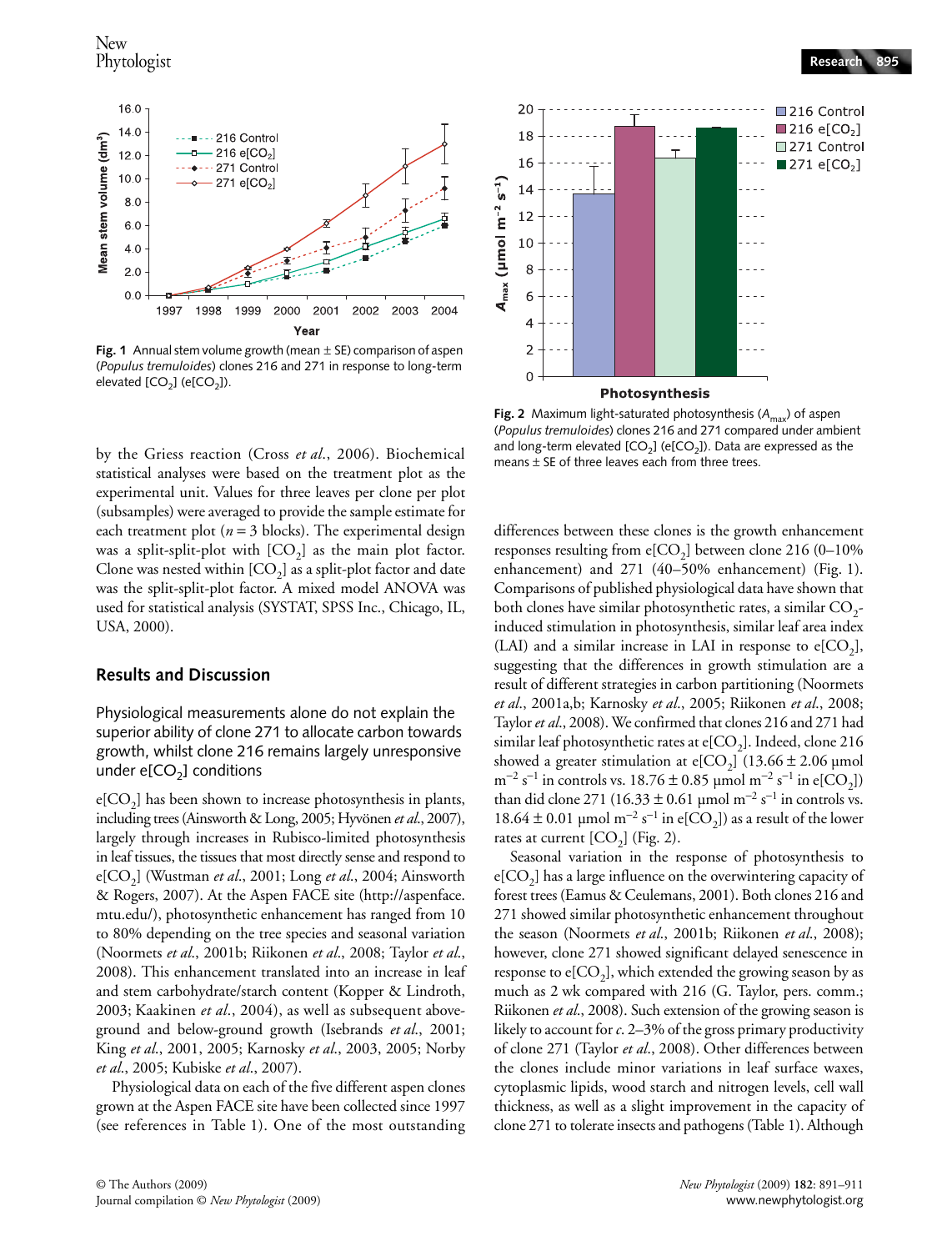

**Fig. 3** Principal component analysis (PCA) of normalized transcript intensities with low coefficient of variance (CV < 0.25), showing the principal components explaining the majority of the observed array variation. Principal component #1 correlates with developmental/ seasonal differences (early vs. late time points). Principal component #2 correlates with genotypic differences [aspen (*Populus tremuloides*) clone 216 vs. clone 271].

such minor differences do not seem to explain the significant differences between the growth responses of these clones, they do suggest that each clone may use different molecular strategies for carbon accumulation and utilization (Isebrands *et al*., 2001; Wustman *et al*., 2001; Karnosky *et al*., 2003, 2005; Kubiske *et al*., 2007). As a means to elucidate such molecular differences that may underlie the difference in  $CO<sub>2</sub>$  responsiveness between clones 216 and 271, we examined their leaf transcript profiles via microarrays.

### Transcriptomics reveals that genotypic variation in transcriptional activity is one of the key factors controlling how clones 216 and 271 respond to  $e[CO_2]$

Microarray analysis of ∼26 800 cDNA probes (representing ∼10 000 different gene sequences) demonstrated that relatively few leaf transcripts (245) showed a significant response to longterm  $e[CO_2]$  in either early (June) or late (August) time points. As visualized by PCA, 83% of the observed variation between leaf transcript expression in clones 216 and 271 can be explained by the interplay of developmental/seasonal differences between the time points and genotypic differences between the clones (Fig. 3). Such interactions between environment and genotype have also been observed in stress and defense responses of aspen genotypes (Osier & Lindroth, 2006).

Comparisons of array data between both clones and time points revealed 184 significantly different (*P* < 0.05) leaf transcripts that responded to long-term  $e[CO_2]$  for at least one clone in one of the two time points. Early-season clone 216 showed 52 differentially expressed genes and only 14

genes in the late-season time point. By contrast, early-season clone 271 showed 102 differentially expressed genes and 25 genes in the late-season time point (Tables 2–5). In addition, very few of the leaf  $e[CO_2]$ -responsive transcripts overlapped between the datasets for each clone or time point (Fig. 4a). These genotypic and developmental/seasonal differences can also be visualized by HCA, which depicts normalized transcript intensity ratios as coded colors (Fig. 4b). As in PCA, the developmental/seasonal effect was a stronger driver for global gene expression than genotypic difference, leading to the clustering of clone 216 and 271 data by time point. HCA also showed that both the number and magnitude of gene expression changes in response to  $e[CO_2]$  were greater earlier in the growing season than late in the season.

Thus, similar to other studies on poplar tree transcriptomic responses to e[CO<sub>2</sub>] (Gupta *et al.*, 2005; Taylor *et al.*, 2005; Druart *et al*., 2006), we observed that field-grown poplar trees exposed to long-term  $e[CO_2]$  displayed few significant leaf transcriptional changes compared with trees grown under ambient (control) conditions, despite often significant leaf and stem growth enhancements. The fold changes of the responsive genes in each of these studies were also typically small, making statistically significant detection less likely. Similar small numbers of  $e[CO_2]$ -responsive genes and fold changes have been observed in a variety of other plant species (Li *et al*., 2007), and the most likely explanation is that these studies, like our own, are observing the acclimated response to a chronic treatment rather than the instantaneous response to an acute treatment (Ainsworth *et al*., 2007).

Clones 216 and 271 showed distinctly different  $e[CO<sub>2</sub>]$ responsive sets of leaf transcripts that appeared to differentially impact on multiple biological pathways (Tables 2–5). Many of these gene expression trends showed significant differences in control and experimental expression levels between the clones, often including opposing patterns between the two clones. Such examples are shown in Tables S2–S5 (see Supporting Information), which provide expanded, processed datasets, including spot information, direct comparisons of pair-mean differences between clones and experiments, results of CV analysis and *t*-tests, and log data of both control and experimental samples. Such clonal and opposing trends were also assessed on a sample (∼10%) of the genes identified by the microarrays by performing quantitative RT-PCR analyses, using independent RNA samples as a means to more stringently test the patterns (Fig. 5). The combined results highlight the fact that innate transcriptional differences between different tree genotypes are an important and significant factor behind how trees respond to  $e[CO_2]$ . This may help to explain some of the variation seen in studies making use of other cDNA microarrays (including the POP1 and POP2 microarrays used in Taylor *et al*., 2005 and Druart *et al*., 2006). If genotypes of the same plant species can vary dramatically in their response to  $e[CO_2]$ , the significant variation observed between different species is not surprising.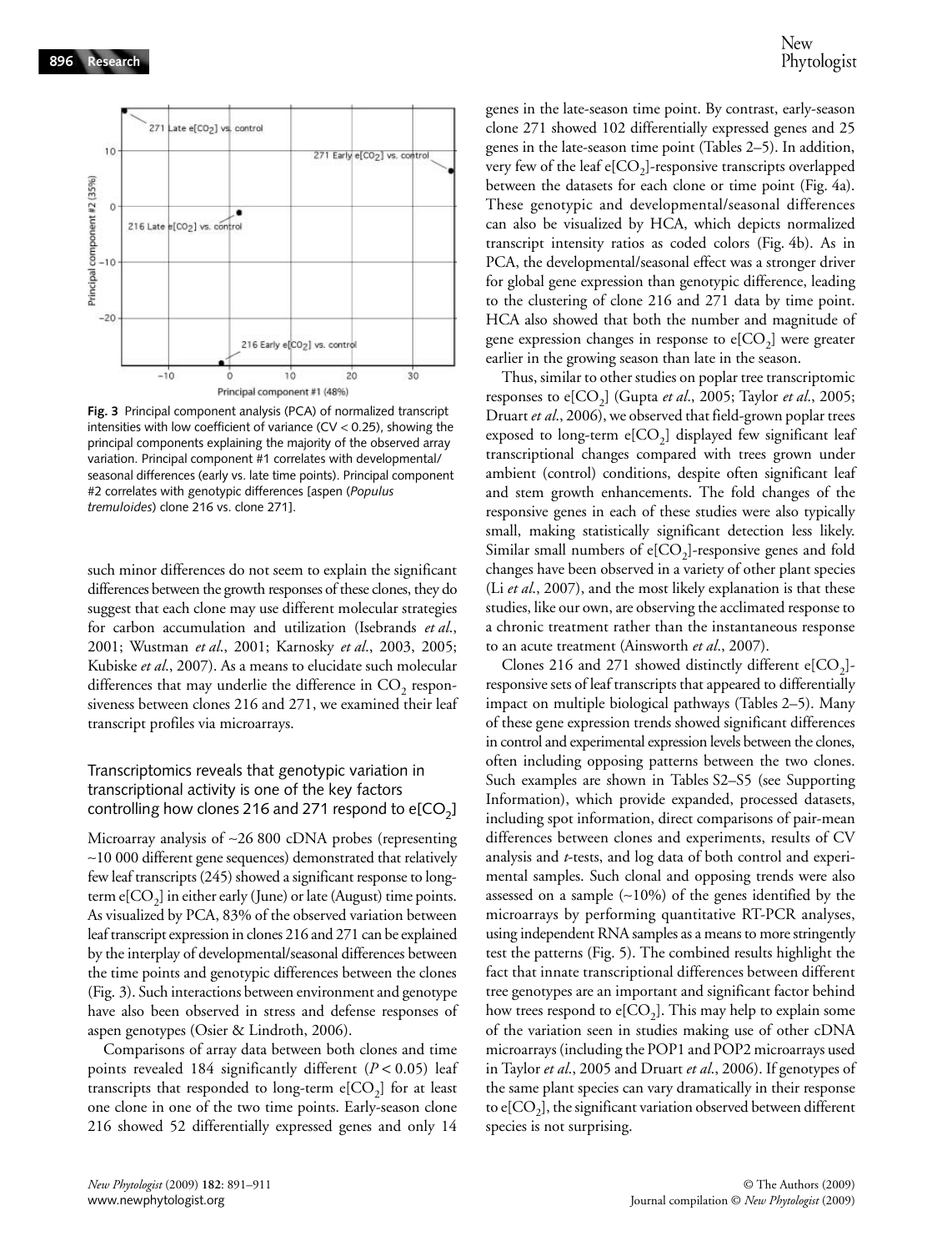**Table 2** Differentially regulated genes in leaves of early-season clone 216 grown under elevated [CO<sub>2</sub>] (e[CO<sub>2</sub>])

| <b>Biological function</b>        | Definition of best BlastX                                                        | Poplar gene model                | Fold<br>change | Number of<br>occurrences |
|-----------------------------------|----------------------------------------------------------------------------------|----------------------------------|----------------|--------------------------|
| Cell rescue defense virulence     |                                                                                  |                                  |                |                          |
| Defense                           | Thaumatin-like protein [Arabidopsis thaliana]                                    | estExt_Genewise1_v1.C_LG_IX1261  | $-1.37$        | $\mathbf{1}$             |
| Response to wounding              | Wound-induced protein [Arabidopsis thaliana]                                     | eugene3.00191063                 | $-2.25$        | $\mathbf{1}$             |
| Energy metabolism                 |                                                                                  |                                  |                |                          |
| Electron transport                | Thioredoxin [Glycine max]                                                        | gw1.XVII.864.1                   | 1.56           | $\mathbf 1$              |
| Photosynthesis                    | ELIP [Brassica rapa ssp. pekinensis]                                             | eugene3.151410001                | 1.26           | $\mathbf{1}$             |
| Electron transport                | Cytochrome c oxidase subunit VIa precursor                                       | estExt_fgenesh4_pg.C_LG_VII1235  | $-1.45$        | $\mathbf{1}$             |
|                                   | [Oryza sativa (japonica cultivar-group)]                                         |                                  |                |                          |
| Photosynthesis                    | PSII DI protein [Actinidia arguta]                                               | fgenesh4_pg.C_scaffold_201000016 | $-1.48$        | $\mathbf{1}$             |
| Carbon fixation                   | Ribulose bisphosphate carboxylase [Gossypium hirsutum]                           | eugene3.01230087                 | $-1.51$        | $\mathbf{1}$             |
| Photosynthesis                    | Photosystem I reaction center subunit II, chloroplast precursor (PS I subunit 5) | eugene3.00100819                 | $-1.74$        | $\mathbf{1}$             |
| Photosynthesis                    | Photosystem II 32 kDa protein [Riccia huebeneriana]                              | gw1.XIII.2252.1                  | $-1.79$        | $\mathbf{1}$             |
| General metabolism                |                                                                                  |                                  |                |                          |
| Diphosphoinositol                 | Phosphatidylinositol/phosphatidylcholine transfer protein                        | fgenesh4_pm.C_LG_V000599         | $-1.43$        | $\mathbf{1}$             |
|                                   | [Oryza sativa (japonica cultivar-group)]                                         |                                  |                |                          |
| Chlorophyll biosynthesis          | Glutamate-1-semialdehyde aminotransferase [Arabidopsis thaliana]                 | eugene3.00150799                 | $-1.47$        | $\mathbf{1}$             |
| Oxidoreductase                    | Oxidoreductase family protein [Arabidopsis thaliana]                             | estExt_Genewise1_v1.C_410478     | $-1.51$        | $\mathbf{1}$             |
| Chlorophyll biosynthesis          | Geranylgeranyl hydrogenase [Glycine max]                                         | eugene3.00120625                 | $-1.60$        | $\mathbf 1$              |
| Hydrolase activity                | ATNUDT4 (Nudix hydrolase homolog 4) At1g18300 [Arabidopsis thaliana]             | grail3.0031000301                | $-1.61$        | $\mathbf{1}$             |
| Asparagine synthase               | Asparagine synthase (glutamine-hydrolyzing)                                      | eugene3.01070081                 | $-2.11$        | $\mathbf{1}$             |
| Protein fate folding modification |                                                                                  |                                  |                |                          |
| Proteinase                        | Aspartic proteinase [Theobroma cacao]                                            | estExt_fgenesh4_pg.C_1660009     | 2.32           | $\mathbf 1$              |
| Ubiquitin                         | Ubiquitin/ribosomal protein CEP52 - wood tobacco                                 | estExt_Genewise1_v1.C_LG_XVI2419 | $-1.39$        | $\mathbf 1$              |
| Transcriptional regulator         | Syringolide-induced protein 1-3-1B [Glycine max]                                 | estExt_Genewise1_v1.C_LG_I0681   | $-1.49$        | $\mathbf{1}$             |
| Proteinase inhibitor              | OSJNBb0116K07.15 [Oryza sativa (japonica cultivar-group)]                        | fgenesh4_pg.C_LG_I000354         | $-1.55$        | $\mathbf{1}$             |
| Detoxification protein            | Copper chaperone [Populus alba $\times$ Populus tremula var. glandulosa]         | gw1.X.3496.1                     | $-1.59$        | $\mathbf{1}$             |
| Ubiquitin                         | Polyubiquitin [Arabidopsis thaliana]                                             | eugene3.00060405                 | $-1.85$        | $\mathbf{1}$             |
| Secondary metabolism              |                                                                                  |                                  |                |                          |
| Cell wall                         | Peroxidase (EC 1.11.1.7) - upland cotton                                         | grail3.0111002302                | 2.55           | $\overline{2}$           |
| Nitrogen utilization              | Phenylcoumaran benzylic ether reductase [Populus balsamifera ssp. trichocarpa]   | estExt_fgenesh4_pm.C_LG_II0164   | 1.78           | $\mathbf{1}$             |
| Biosynthesis                      | Chalcone synthase (CHS1, clone CHS7)                                             | eugene3.00140920                 | $-1.23$        | $\mathbf{1}$             |
| Oxidoreductase                    | Laccase (diphenol oxidase), putative [Arabidopsis thaliana]                      | fgenesh4_pg.C_scaffold_107000055 | $-1.39$        | $\mathbf{1}$             |
| Oxidoreductase                    | Laccase [Populus trichocarpa]                                                    | estExt_fgenesh4_pg.C_LG_VIII0541 | $-1.77$        | $\overline{1}$           |
| Protein targeting                 | Integral membrane protein [Phaseolus vulgaris]                                   | estExt fgenesh4 pg.C 1780025     | $-1.68$        | $\overline{1}$           |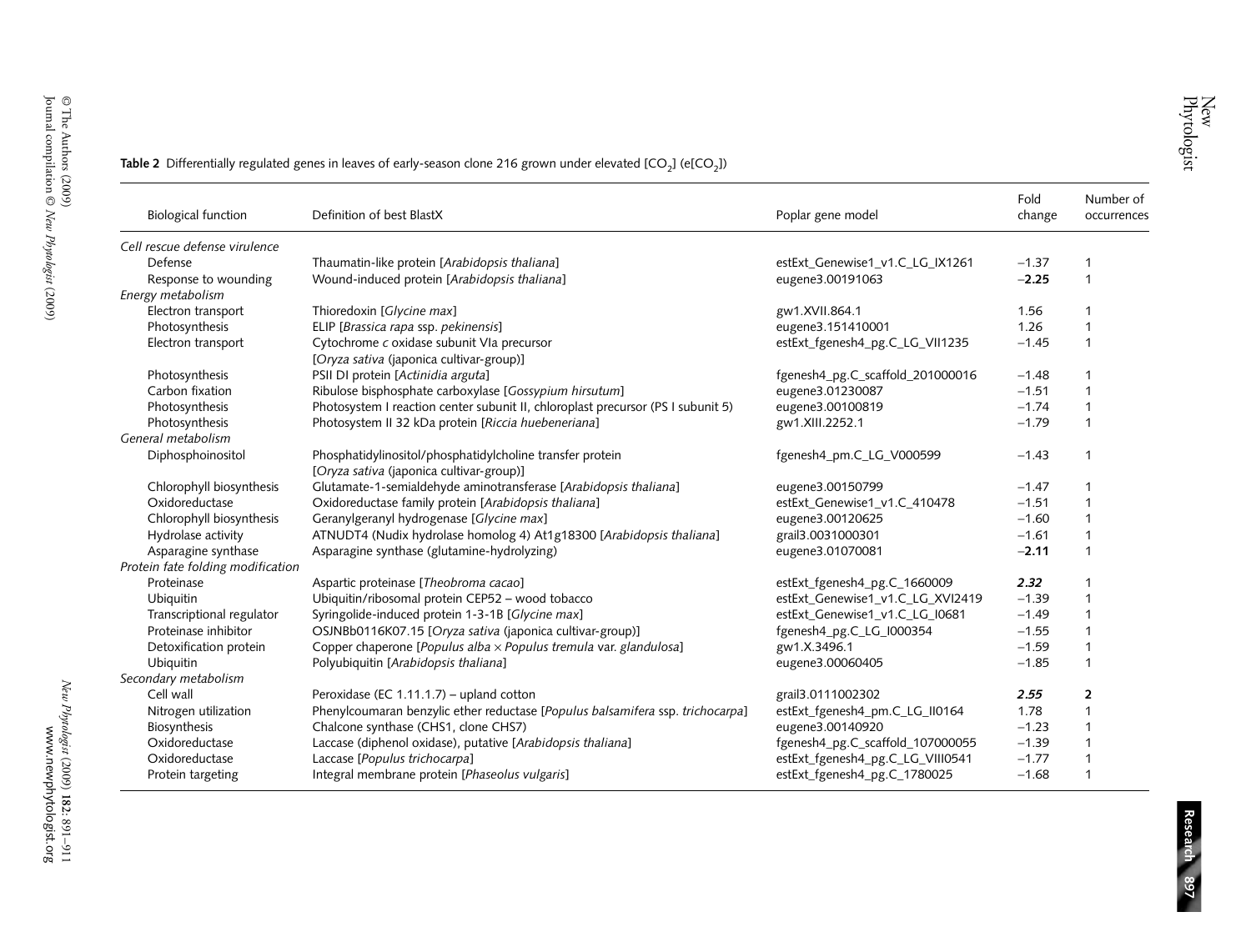#### **Table 2** *continued*

| <b>Biological function</b> | Definition of best BlastX                                                                                                        | Poplar gene model                  | Fold<br>change | Number of<br>occurrences |
|----------------------------|----------------------------------------------------------------------------------------------------------------------------------|------------------------------------|----------------|--------------------------|
| Translation                |                                                                                                                                  |                                    |                |                          |
| Protein biosynthesis       | Ribosomal Pr 117 [Triticum aestivum]                                                                                             | estExt_Genewise1_v1.C_LG_II4011    | $-1.24$        | 1                        |
| Protein biosynthesis       | Ribosomal protein L2 [Schizanthus pinnatus]                                                                                      | fgenesh4_pg.C_scaffold_2160000002  | $-1.66$        | 1                        |
| Transport                  |                                                                                                                                  |                                    |                |                          |
| Phosphate carrier          | Phosphate transporter, mitochondrial                                                                                             | estExt_fgenesh4_pg.C_LG_I2387      | $-1.40$        |                          |
| Ion transport              | Cyclic nucleotide-gated channel family At5g14870                                                                                 | eugene3.00410125                   | $-1.40$        | $\mathbf{1}$             |
| Aquaporin                  | Plasma membrane intrinsic protein [Populus tremula $\times$ Populus tremuloides]                                                 | estExt_Genewise1_v1.C_LG_III0271   | $-1.75$        |                          |
| Xanthine/uracil            | Xanthine/uracil permease family protein At2g26510 [Arabidopsis thaliana]                                                         | gw1.40.581.1                       | $-1.76$        | 1                        |
| Aquaporin                  | Aquaporin [Ricinus communis]                                                                                                     | eugene3.00280238                   | $-1.87$        | 1                        |
| Unclassified               |                                                                                                                                  |                                    |                |                          |
| Phosphate carrier          | Predicted P0524G08.101 gene product [Oryza<br>sativa (japonica cultivar-group)]                                                  | gw1.XIII.3248.1                    | $-1.27$        | 1                        |
| Mitochondrion              | Mitochondrial protein of unknown function, overexpression<br>suppresses an rpo41 mutation affecting mitochondrial RNA polymerase | gw1.XIII.1305.1                    | $-1.33$        | 1                        |
| Unknown                    | Hypothetical protein Npun02000359 [Nostoc punctiforme PCC 73102]                                                                 | fgenesh4_pg.C_scaffold_14076000001 | $-1.35$        | $\overline{\mathbf{2}}$  |
| Cell wall                  | Projectin                                                                                                                        | eugene3.00100655                   | $-1.36$        | $\mathbf{1}$             |
| Mitochondrion              | Sterility protein 1 [Phaseolus vulgaris]                                                                                         | eugene3.02970009                   | $-1.48$        | $\mathbf{1}$             |
| Leucine-rich repeat        | HcrVf2 protein [Malus floribunda]                                                                                                | eugene3.00101000                   | $-1.51$        | $\mathbf{1}$             |
| Protein phosphorylation    | Protein kinase, putative                                                                                                         | fgenesh4_pg.C_LG_XI001073          | $-1.57$        | $\mathbf{1}$             |
| Unknown                    | Unknown                                                                                                                          | grail3.0068005901                  | $-1.58$        | $\mathbf{1}$             |
| Unknown                    | <b>Unknown</b>                                                                                                                   | eugene3.186940001                  | $-1.60$        | 1                        |
| Zinc-finger                | Unknown                                                                                                                          | eugene3.02270010                   | $-1.60$        | 10                       |
| Conserved protein Mo25     | AT5g47540/MNJ7_13 [Arabidopsis thaliana]                                                                                         | estExt_fgenesh4_pg.C_LG_VI0133     | $-1.61$        | $\mathbf{1}$             |
| Unknown                    | Unknown                                                                                                                          | gw1.XVI.2246.1                     | $-1.62$        | 1                        |
| PSI assembly               | ycf3 protein [Panax ginseng]                                                                                                     | estExt_Genewise1_v1.C_14480001     | $-1.68$        | $\mathbf{1}$             |
| Unknown                    | Expressed protein [Arabidopsis thaliana]                                                                                         | estExt_fgenesh4_pg.C_LG_XIV0052    | $-1.72$        | $\mathbf{1}$             |
| Unknown                    | Unknown protein [Oryza sativa<br>(japonica cultivar-group)]                                                                      | estExt_fgenesh4_pg.C_LG_IX1163     | $-1.77$        | 1                        |
| Protein phosphorylation    | Unknown protein [Arabidopsis thaliana]                                                                                           | estExt_fgenesh4_pm.C_LG_XI0040     | $-1.78$        |                          |
| Zinc-binding               | Zinc-binding protein [Oryza sativa (japonica cultivar-group)]                                                                    | grail3.0031020101                  | $-1.99$        |                          |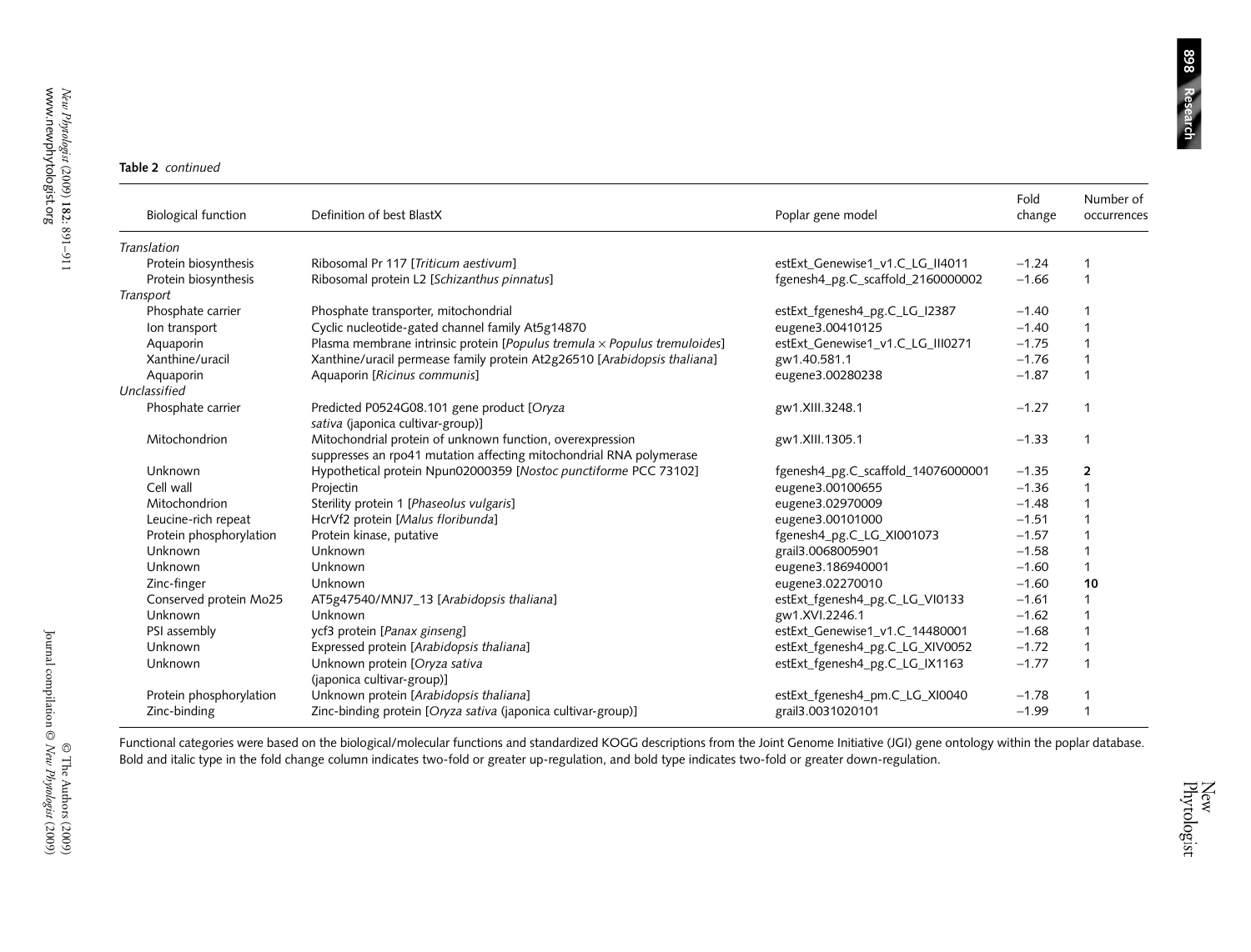| <b>Biological function</b>     | Definition of best BlastX                                                             | Poplar gene model                 | Fold<br>change | Number of<br>occurrences |
|--------------------------------|---------------------------------------------------------------------------------------|-----------------------------------|----------------|--------------------------|
| Cell fate                      |                                                                                       |                                   |                |                          |
| Senescence                     | Senescence-associated protein [Pisum sativum]                                         | gw1.7267.9.1                      | $-1.71$        | $\mathbf 1$              |
| Cell rescue defense virulence  |                                                                                       |                                   |                |                          |
| Defense, membrane permeability | Thaumatin/osmotin [Arabidopsis thaliana]                                              | gw1.I.8918.1                      | 6.72           | $\mathbf 1$              |
| Nutrient reservoir             | Germin-like protein [Arabidopsis thaliana]                                            | fgenesh4_pg.C_scaffold_426000001  | 5.53           | $\mathbf{1}$             |
| Proteinase inhibitor           | Kunitz trypsin inhibitor 3 [Populus balsamifera ssp. trichocarpa x Populus deltoides] | estExt_fgenesh4_pg.C_LG_XIX0984   | 3.00           | 5                        |
| Proteinase inhibitor           | Kunitz trypsin inhibitor TI3 [Populus tremula]                                        | estExt_Genewise1_v1.C_14340008    | 2.29           | $\mathbf{1}$             |
| Defense                        | Thaumatin-like protein [Actinidia deliciosa]                                          | grail3.0020019002                 | 1.85           | $\mathbf{1}$             |
| Defense                        | Thaumatin-like protein [Arabidopsis thaliana]                                         | estExt_Genewise1_v1.C_LG_IX1261   | $-1.67$        | $\mathbf{1}$             |
| Glutathione metabolism         | Glutathione S-transferase GST 23 [Glycine max]                                        | estExt_fgenesh4_pg.C_LG_III1026   | $-1.82$        | $\mathbf{1}$             |
| Response to wounding           | Protease inhibitor 2 [Zinnia elegans]                                                 | eugene3.10700003                  | $-2.29$        | $\mathbf{1}$             |
| Transcription                  | DREB-like protein [Cucumis melo]                                                      | gw1.XVIII.1182.1                  | $-2.69$        | $\mathbf{1}$             |
| Cellular communication         |                                                                                       |                                   |                |                          |
| Protein transport              | GTP-binding protein [Oryza sativa (japonica cultivar-group)]                          | estExt_fgenesh4_pm.C_LG_I0698     | $-1.65$        | $\mathbf{1}$             |
| Transcriptional regulation     | Dentin sialophosphoprotein preproprotein [Homo sapiens]                               | gw1.XV.2357.1                     | $-1.72$        | $\mathbf{1}$             |
| Development systemic           |                                                                                       |                                   |                |                          |
| Meristem development           | ASYMMETRIC LEAVES2-like gene 1 protein [Arabidopsis thaliana]                         | gw1.V.3873.1                      | 1.82           | $\mathbf{1}$             |
| Transcription                  | MADS-box protein PTM5 [Populus tremuloides]                                           | gw1.XIV.941.1                     | $-1.58$        | $\overline{1}$           |
| Energy metabolism              |                                                                                       |                                   |                |                          |
| Reductase                      | 1,4-Benzoquinone reductase [Oryza sativa (japonica cultivar-group)]                   | estExt_Genewise1_v1.C_LG_XI2337   | 1.79           | $\mathbf{1}$             |
| Glycolysis                     | Enolase, isoform 1 [Hevea brasiliensis]                                               | estExt_fgenesh4_pm.C_280132       | 1.44           | $\mathbf{1}$             |
| Photosynthesis                 | Photosystem I reaction center subunit II, chloroplast precursor (PS I subunit 5)      | eugene3.00081422                  | $-1.30$        | $\mathbf{1}$             |
| Chloroplast                    | Oxygen-3volving enhancer protein 1                                                    | estExt_fgenesh4_kg.C_LG_VII0034   | $-1.39$        | $\mathbf{1}$             |
| Photosynthesis                 | Ribulose-1,5-bisphosphate carboxylase/oxygenase activase 1 [Gossypium hirsutum]       | gw1.VIII.2613.1                   | $-1.43$        | $\overline{2}$           |
| Putative thioredoxin           | Unknown [Arabidopsis thaliana]                                                        | estExt_Genewise1_v1.C_LG_XIII1459 | $-1.44$        | $\mathbf{1}$             |
| Photosynthesis                 | Chlorophyll a/b-binding protein precursor [Euphorbia esula]                           | grail3.0002067901                 | $-1.44$        | 3                        |
| Photosynthesis                 | Ultraviolet-B-repressible protein [Gossypium hirsutum]                                | estExt_Genewise1_v1.C_280006      | $-1.46$        | $\mathbf{1}$             |
| Photosynthesis                 | Ribulose-1,5-bisphosphate carboxylase/oxygenase large subunit                         | gw1.211.2.1                       | $-1.64$        | $\mathbf{1}$             |
|                                | [Trithrinax acanthocoma]                                                              |                                   |                |                          |
| Electron transport             | Blue copper protein [Pisum sativum]                                                   | estExt_fgenesh4_pg.C_LG_II0928    | $-1.99$        | $\mathbf 1$              |
| Phosphatidylcholine metabolism | Phospholipase D [Ricinus communis]                                                    | fgenesh4_pm.C_scaffold_44000016   | $-2.02$        | $\mathbf{1}$             |
| General metabolism             |                                                                                       |                                   |                |                          |
| Amino acid transport           | Amino acid carrier [Ricinus communis]                                                 | eugene3.06730001                  | 12.29          | $\mathbf 1$              |
| Nitrogen metabolism            | Aminomethyltransferase precursor [Mesembryanthemum crystallinum]                      | estExt_fgenesh4_pm.C_LG_XI0012    | $-1.35$        | $\mathbf{1}$             |
| Spermidine biosynthesis        | S-Adenosylmethionine decarboxylase [Prunus persica]                                   | gw1.123.91.1                      | $-1.51$        | $\mathbf{1}$             |
| Fatty acid biosynthesis        | Acetyl-CoA carboxylase β-subunit [Ipomoea batatas]                                    | estExt_Genewise1_v1.C_1330169     | $-1.53$        | $\mathbf{1}$             |
| UDP-glucosyl transferase       | Unknown                                                                               | fgenesh4_pg.C_LG_I000366          | $-1.57$        | $\mathbf{1}$             |
| Tyrosine biosynthesis          | Unknown                                                                               | gw1.97.33.1                       | $-1.68$        | $\mathbf{1}$             |
| Pectin metabolism              | Unknown                                                                               | eugene3.00290334                  | $-1.70$        | $\mathbf{1}$             |
| Hydrolase, putative            | Hypothetical protein T1K7.26 - Arabidopsis thaliana                                   | grail3.0010026002                 | $-1.71$        | $\mathbf{1}$             |
| Transferase                    | Glycosyltransferase [Gossypium raimondii]                                             | estExt_Genewise1_v1.C_LG_V4069    | $-1.73$        | 1                        |
| Electron transport             | P450 monooxygenase [Gossypium arboreum]                                               | eugene3.01270031                  | $-1.78$        | $\mathbf{1}$             |

### **Table 3** Differentially regulated genes in leaves of early-season clone 271 grown under elevated [CO<sub>2</sub>] (e[CO<sub>2</sub>])

New<br>Phytologist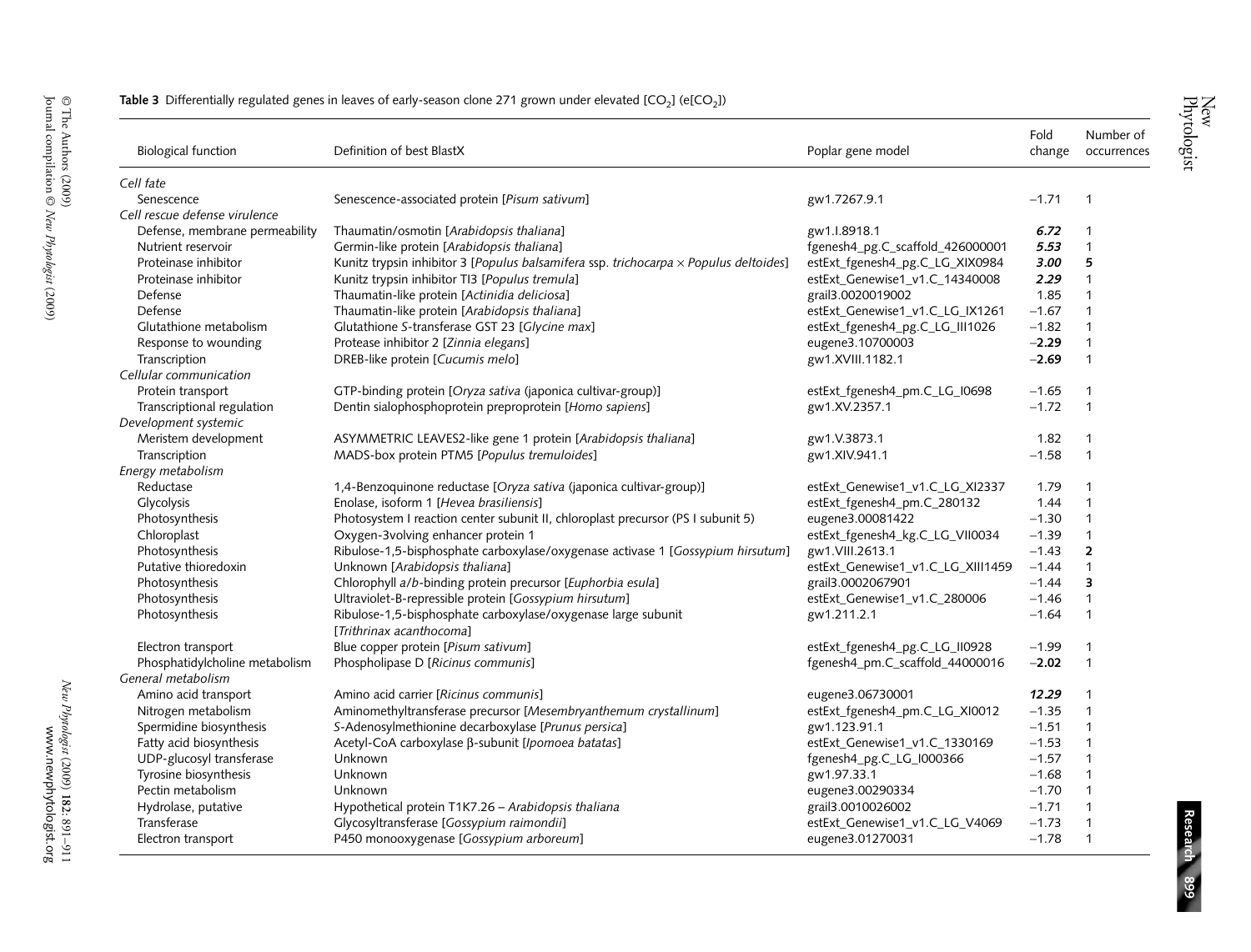900 Research **Research 900**

| <b>Biological function</b>                       | Definition of best BlastX                                                              | Poplar gene model                | Fold<br>change | Number of<br>occurrences |
|--------------------------------------------------|----------------------------------------------------------------------------------------|----------------------------------|----------------|--------------------------|
| Phosphatidylserine biosynthesis                  | Phosphatidylserine sythase family protein                                              | eugene3.00081172                 | $-1.83$        | $\mathbf{1}$             |
| Cell wall                                        | Pectin methylesterase [Populus tremula $\times$ Populus tremuloides]                   | grail3.0150001701                | $-1.87$        | $\mathbf{1}$             |
| Methionine biosynthesis                          | Cobalamine-independent methionine synthase [Solenostemon scutellarioides]              | grail3.0066005802                | $-1.91$        | $\mathbf{1}$             |
| Electron transport                               | Respiratory burst oxidase homolog [Nicotiana benthamiana]                              | estExt_Genewise1_v1.C_LG_III1154 | $-1.99$        | 1                        |
| Response to pests                                | Chitinase-like protein [Gossypium hirsutum]                                            | estExt_Genewise1_v1.C_LG_X0543   | $-2.11$        | $\mathbf{1}$             |
| Protein fate folding modification                |                                                                                        |                                  |                |                          |
| Protein folding                                  | Cyclophilin [Populus alba x Populus tremula]                                           | estExt_fgenesh4_pg.C_LG_IX0365   | $-1.51$        | 1                        |
| Ubiquitin                                        | Ubiquitin-conjugating enzyme-like protein [Oryza sativa (japonica cultivar-group)]     | gw1.107.100.1                    | $-1.55$        | $\mathbf{1}$             |
| Ubiquitin                                        | Ubiquitin/ribosomal protein CEP52 - wood tobacco                                       | estExt_Genewise1_v1.C_LG_XVI2419 | $-1.58$        | $\mathbf{1}$             |
| Endopeptidase                                    | At1g67700/F12A21_30 [Arabidopsis thaliana] contains domain OLIGOPEPTIDASE              | estExt_Genewise1_v1.C_LG_X4972   | $-1.78$        | $\mathbf{1}$             |
| Regulation interaction with cellular environment |                                                                                        |                                  |                |                          |
| Light-inducible                                  | Light-inducible protein ATLS1 [Arabidopsis thaliana]                                   | grail3.0023033701                | $-1.12$        | $\mathbf{1}$             |
| Na+/H+ antiporter, putative                      | Sodium hydrogen antiporter [Arabidopsis thaliana]                                      | eugene3.00012381                 | $-1.83$        | $\mathbf{1}$             |
| Secondary metabolism                             |                                                                                        |                                  |                |                          |
| Oxidoreductase                                   | Laccase [Arabidopsis thaliana]                                                         | eugene3.00060812                 | $-1.60$        | $\mathbf{1}$             |
| Cell wall                                        | Peroxidase [Populus nigra]                                                             | estExt_fgenesh4_pm.C_LG_I0036    | $-1.67$        | $\mathbf{1}$             |
| Lignin biosynthesis                              | Cinnamoyl-CoA reductase [Arabidopsis thaliana]                                         | gw1.II.2127.1                    | $-1.76$        | $\mathbf{1}$             |
| Transferring hexosyl groups                      | UDP-glucuronosyltransferase [Arabidopsis thaliana]                                     | gw1.II.1756.1                    | $-1.87$        | $\mathbf{1}$             |
| Subcellular localization                         |                                                                                        |                                  |                |                          |
| Endopeptidase                                    | Signal peptide peptidase [Galega orientalis]                                           | estExt_fgenesh4_pm.C_LG_IX0436   | $-1.70$        | $\mathbf{1}$             |
| Cell adhesion, cell wall                         | Fasciclin-like AGP 4 [Populus alba × Populus tremula]                                  | eugene3.00131210                 | $-1.82$        | 1                        |
| Cell adhesion, cell wall                         | Fasciclin-like AGP 5 [Populus alba x Populus tremula]                                  | grail3.0094006801                | $-2.05$        | $\mathbf{1}$             |
| Transcription                                    |                                                                                        |                                  |                |                          |
|                                                  | Ankyrin repeat-like protein [Oryza sativa (japonica cultivar-group)]                   | fgenesh4_pg.C_LG_VIII001583      | 1.74           | 1                        |
| Protein biosynthesis                             | Remorin family protein [Arabidopsis thaliana]                                          | estExt_Genewise1_v1.C_LG_XII1403 | $-1.44$        | $\mathbf{1}$             |
| Transcription                                    | Apetala2/ethylene responsive factor [Populus alba $\times$ Populus tremula]            | gw1.158.150.1                    | $-1.46$        | 1                        |
| Putative polyadenylation                         | FY protein [Oryza sativa (japonica cultivar-group)]                                    | gw1.III.2677.1                   | $-1.56$        | $\mathbf{1}$             |
| Nucleic acid binding                             | Spliceosomal protein FBP21                                                             | estExt_fgenesh4_pg.C_LG_IX0581   | $-1.68$        | $\mathbf{1}$             |
| Transcription                                    | Ethylene-responsive factor-like protein 1 [Capsicum annuum]                            | gw1.XIV.2445.1                   | $-1.72$        | $\mathbf{1}$             |
| myb transcription factor                         | Transcription factor [Arabidopsis thaliana] member of the R2R3 factor gene family      | fgenesh4_pg.C_LG_VII000767       | $-1.84$        | $\mathbf{1}$             |
| Translation                                      |                                                                                        |                                  |                |                          |
| Protein biosynthesis                             | Translation initiation factor B04 [Helianthus annuus]                                  | estExt_Genewise1_v1.C_LG_X0725   | $-1.27$        | $\mathbf{1}$             |
| Protein biosynthesis                             | Ribosomal protein L17 [Oryza sativa (japonica cultivar-group)]                         | estExt_Genewise1_v1.C_LG_XV2068  | $-1.35$        | $\mathbf{1}$             |
| Protein biosynthesis                             | Acidic ribosomal protein P1a                                                           | eugene3.00021666                 | $-1.47$        | $\mathbf{1}$             |
| tRNA synthetase                                  | tRNA synthetase class I (C) family protein [Arabidopsis thaliana]                      | estExt_fgenesh4_pm.C_LG_X0474    | $-1.50$        | $\mathbf{1}$             |
| Protein biosynthesis                             | 40S ribosomal protein, putative                                                        | estExt_fgenesh4_pm.C_LG_VI0643   | $-1.56$        | 1                        |
| Protein biosynthesis                             | 40S ribosomal protein S8                                                               | estExt_Genewise1_v1.C_LG_IX3421  | $-1.66$        | $\mathbf{1}$             |
| Transport                                        |                                                                                        |                                  |                |                          |
| Nitrate transporter                              | Nitrate transporter [Populus tremula $\times$ Populus tremuloides]                     | fgenesh4_pm.C_LG_IX000714        | 2.11           | $\mathbf{1}$             |
| Vesicle coat protein                             | OSJNBb0017I01.5 [Oryza sativa (japonica cultivar-group)]                               | estExt_Genewise1_v1.C_1240035    | $-1.63$        | $\mathbf{1}$             |
| Vesicle transport                                | Synaptobrevin [Arabidopsis thaliana]                                                   | gw1.1.7543.1                     | $-1.68$        | $\mathbf{1}$             |
| Phosphate carrier                                | Plastidic phosphate translocator-like protein2 [Mesembryanthemum crystallinum]         | estExt_fgenesh4_pm.C_LG_I0645    | $-1.68$        | $\mathbf{1}$             |
| Protein transport                                | Longevity-assurance (LAG1) family protein At1g13580/F13B4_25<br>[Arabidopsis thaliana] | gw1.VIII.2932.1                  | $-1.79$        | $\mathbf{1}$             |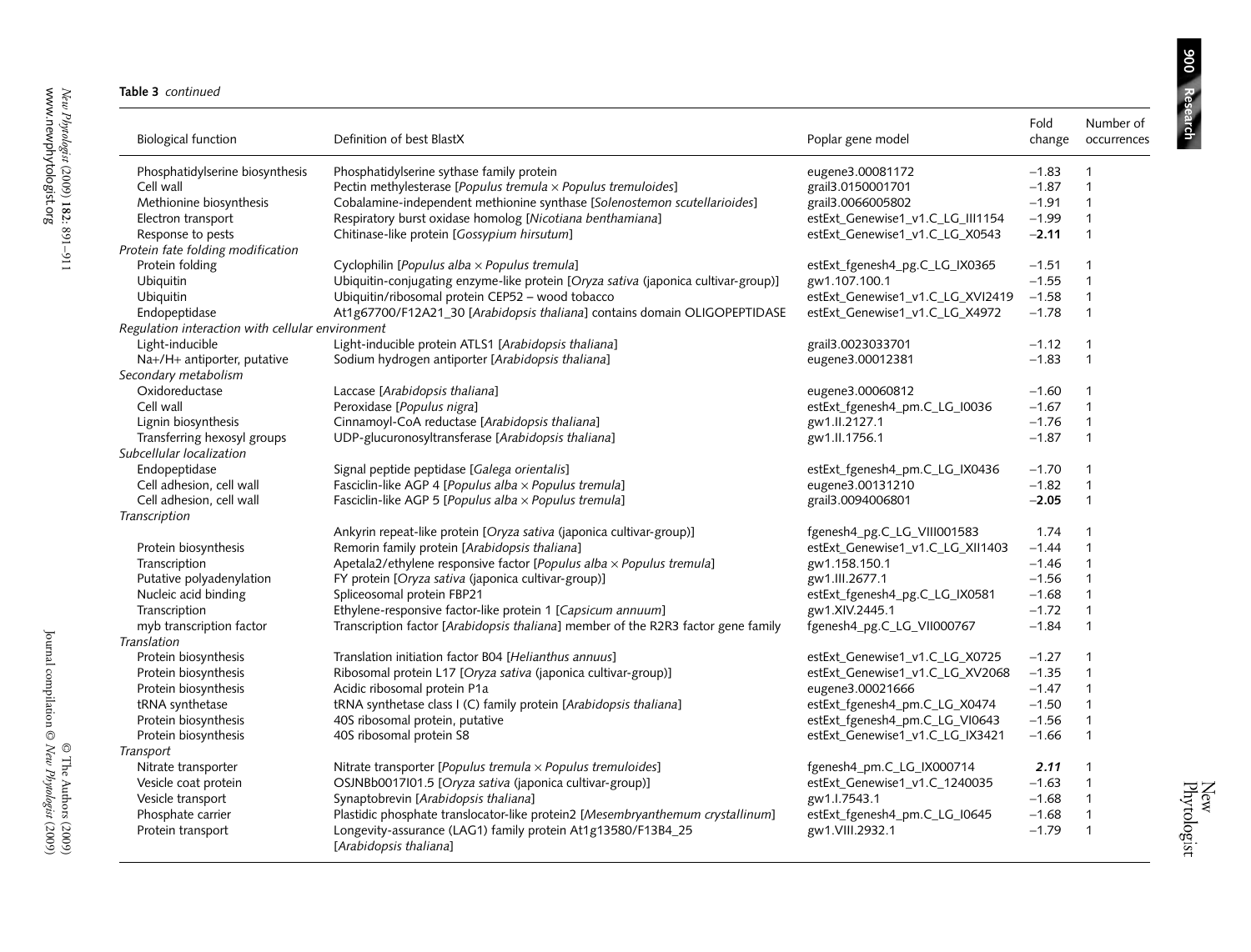|  | Table 3 continued |
|--|-------------------|
|--|-------------------|

| <b>Biological function</b>                        | Definition of best BlastX                                                          | Poplar gene model                | Fold<br>change | Number of<br>occurrences |
|---------------------------------------------------|------------------------------------------------------------------------------------|----------------------------------|----------------|--------------------------|
| Unclassified                                      |                                                                                    |                                  |                |                          |
| GTP-ase                                           | Unknown                                                                            | eugene3.00090816                 | 1.87           |                          |
| Unknown                                           | Unknown                                                                            | eugene3.00011774                 | 1.62           | 1                        |
| Protein phosphorylation                           | Choline kinase [Arabidopsis thaliana]                                              | grail3.0028024201                | 1.59           |                          |
| Metabolism                                        | No hit found                                                                       | eugene3.01500033                 | 1.37           |                          |
| Arabidopsis protein of<br>unknown function DUF266 | At5g11730 [Arabidopsis thaliana]                                                   | estExt_fgenesh4_pm.C_LG_VI0698   | 1.34           | $\mathbf 1$              |
| Unknown                                           | Unknown                                                                            | eugene3.00191070                 | $-1.27$        |                          |
| Unknown                                           | Unknown                                                                            | eugene3.01350001                 | $-1.31$        | $\mathbf 1$              |
| Glycolipid transfer                               | Glycolipid transfer protein-like [Oryza sativa (japonica cultivar-group)]          | eugene3.00100340                 | $-1.36$        | $\mathbf{1}$             |
| Unknown                                           | Unknown                                                                            | eugene3.00120229                 | $-1.41$        | $\mathbf{1}$             |
| Unknown                                           | TO71-3 [Taraxacum officinale]                                                      | grail3.11474000101               | $-1.49$        |                          |
| Phosphate carrier                                 | PREDICTED P0524G08.101 gene product [Oryza sativa (japonica cultivar-group)]       | gw1.XIII.3248.1                  | $-1.52$        | $\mathbf{1}$             |
| Unknown                                           | At3g60850 [Arabidopsis thaliana]                                                   | eugene3.00140158                 | $-1.54$        |                          |
| Unknown                                           | Hypothetical protein [Arabidopsis thaliana]                                        | estExt_Genewise1_v1.C_LG_XIV1980 | $-1.56$        |                          |
| Membrane protein                                  | Integral membrane family protein-like [Oryza sativa (japonica cultivar-group)]     | estExt_fgenesh4_pm.C_LG_X0826    | $-1.58$        |                          |
| GTP binding                                       | NTGP4 [Nicotiana tabacum]                                                          | gw1.41.462.1                     | $-1.59$        |                          |
| Unknown                                           | Unknown protein [Oryza sativa (japonica cultivar-group)]                           | estExt_Genewise1_v1.C_95310004   | $-1.60$        |                          |
| Proteinase                                        | OTU-like cysteine protease-like [Oryza sativa (japonica cultivar-group)]           | gw1.XIV.2913.1                   | $-1.62$        | $\overline{2}$           |
| Unknown                                           | Unknown                                                                            | eugene3.00102359                 | $-1.63$        |                          |
| Unknown                                           | NtEIG-E80 [Nicotiana tabacum]                                                      | gw1.XVI.3414.1                   | $-1.64$        |                          |
| Unknown                                           | Unknown [Arabidopsis thaliana]                                                     | eugene3.00040773                 | $-1.64$        | 1                        |
| Unknown                                           | OJ991214_12.11 [Oryza sativa (japonica cultivar-group)]                            | grail3.0010069001                | $-1.69$        | 1                        |
| Protein phosphorylation                           | Unknown                                                                            | grail3.0140005901                | $-1.70$        | $\mathbf 1$              |
| Chlorophyll metabolism                            | Aminotransferase [Arabidopsis thaliana]                                            | fgenesh4_pm.C_LG_V000349         | $-1.73$        | 1                        |
| Unknown                                           | No hit found                                                                       | grail3.1043000101                | $-1.73$        | $\mathbf{1}$             |
| Calcium binding                                   | Unknown [Arabidopsis thaliana]                                                     | grail3.0242000102                | $-1.73$        | $\mathbf 1$              |
| Protein dephosphorylation                         | AT4g31860/F11C18_60 [Arabidopsis thaliana]                                         | eugene3.00061958                 | $-1.75$        | $\mathbf{1}$             |
| Protein phosphorylation                           | No hit found                                                                       | gw1.29.518.1                     | $-1.95$        | $\mathbf 1$              |
| Zinc-finger                                       | NEW1 domain containing protein isoform [Oryza sativa<br>(japonica cultivar-group)] | gw1.VII.2281.1                   | $-1.99$        | $\mathbf{1}$             |
| Protein phosphorylation                           | Secreted glycoprotein 3                                                            | eugene3.01340020                 | $-2.17$        | 1                        |
| Carbohydrate metabolism                           | No hit found                                                                       | eugene3.00090917                 | $-2.55$        |                          |
| Structural                                        | At5g09820 [Arabidopsis thaliana]                                                   | gw1.I.3658.1                     | $-2.62$        | 1                        |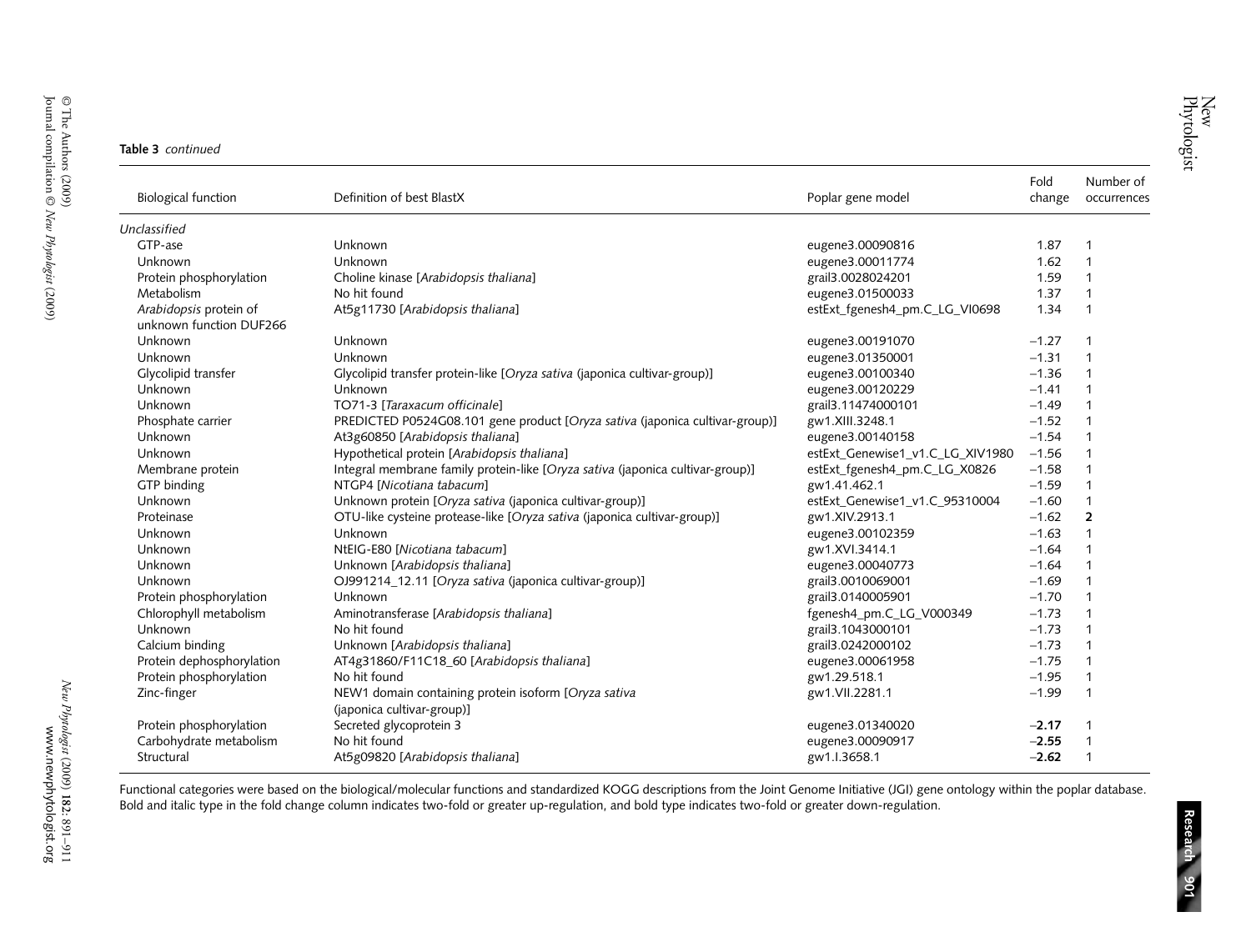| <b>Biological function</b>                          | Definition of best BlastX                                                                                                        | Poplar gene model                 | Fold<br>change | Number of<br>occurrences |
|-----------------------------------------------------|----------------------------------------------------------------------------------------------------------------------------------|-----------------------------------|----------------|--------------------------|
| Cellular communication                              |                                                                                                                                  |                                   |                |                          |
| Receptor kinase                                     | Receptor kinase-like protein [Oryza longistaminata]                                                                              | grail3.0067011801                 | 1.20           |                          |
| Development systemic                                |                                                                                                                                  |                                   |                |                          |
| Meristem maintenance                                | NAC domain protein NAC4 [Glycine max]                                                                                            | fgenesh4_pg.C_scaffold_107000083  | 6.91           |                          |
| Energy metabolism                                   |                                                                                                                                  |                                   |                |                          |
| lon transport                                       | ATPase β-subunit [Nicotiana sylvestris]                                                                                          | estExt_Genewise1_v1.C_LG_VIII1306 | $-1.28$        |                          |
| Photosynthesis                                      | Chlorophyll a/b-binding protein precursor – upland cotton chloroplast                                                            | grail3.0002067901                 | $-1.38$        |                          |
| Photosynthesis                                      | Oxygen-evolving enhancer protein 1 precursor [Bruguiera gymnorrhiza]                                                             | estExt_fgenesh4_kg.C_LG_VII0034   | $-1.41$        |                          |
| Iron metabolism                                     | Thioredoxin [Arabidopsis thaliana]                                                                                               | estExt_Genewise1_v1.C_LG_XIII2097 | $-1.43$        |                          |
| General metabolism                                  |                                                                                                                                  |                                   |                |                          |
| Cell wall biosynthesis                              | UDP-sugar pyrophosphorylase [Pisum sativum]                                                                                      | eugene3.00020715                  | 2.39           |                          |
| Metabolism                                          | Cytochrome P450 monooxygenase – maize (fragment)                                                                                 | estExt_Genewise1_v1.C_91780006    | 1.18           |                          |
| Protein fate folding modification                   |                                                                                                                                  |                                   |                |                          |
| Ubiquitin                                           | Ubiquitin-specific protease 26 [Arabidopsis thaliana]                                                                            | estExt_fgenesh4_pg.C_LG_II0732    | 1.70           |                          |
| Storage                                             |                                                                                                                                  |                                   |                |                          |
| Cell wall                                           | Acid phosphatase class B family protein                                                                                          | estExt_Genewise1_v1.C_LG_II4012   | 1.33           |                          |
|                                                     | At1g04040/F21M11_2 [Arabidopsis thaliana]                                                                                        |                                   |                |                          |
| Systemic regulation of/interaction with environment |                                                                                                                                  |                                   |                |                          |
| Response to stress                                  | Iron transport protein 2 [Ricinus communis]                                                                                      | eugene3.00130613                  | 2.46           |                          |
| Unclassified                                        |                                                                                                                                  |                                   |                |                          |
| Unknown                                             | Unknown protein [Arabidopsis thaliana]                                                                                           | gw1.IX.4902.1                     | 2.70           |                          |
| Unknown                                             | Unknown                                                                                                                          | eugene3.00051241                  | $-1.28$        |                          |
| Protein phosphorylation                             | Mitochondrial protein of unknown function, overexpression<br>suppresses an rpo41 mutation affecting mitochondrial RNA polymerase | fgenesh4_pg.C_LG_XII001221        | $-1.67$        |                          |

#### **Table 4** Differentially regulated genes in leaves of late-season clone 216 grown under elevated [CO<sub>2</sub>] (e[CO<sub>2</sub>])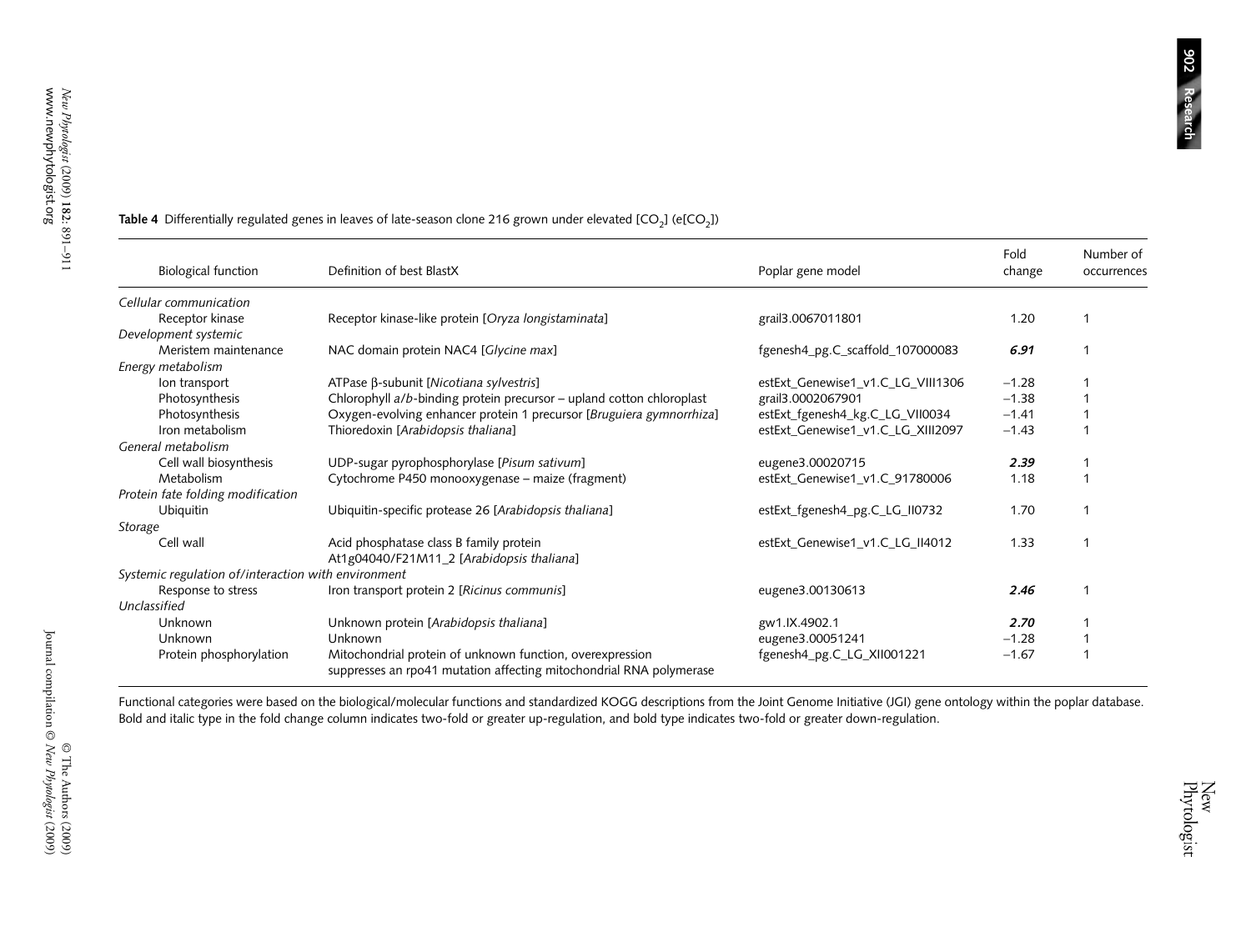| <b>Biological function</b>        | Definition of best BlastX                                                               | Poplar gene model               | Fold<br>change | Number of<br>occurrences |
|-----------------------------------|-----------------------------------------------------------------------------------------|---------------------------------|----------------|--------------------------|
| Cell cycling processing           |                                                                                         |                                 |                |                          |
| Chromosome assembly               | Regulator of chromosome condensation (RCC1) family protein [Arabidopsis thaliana]       | eugene3.01230071                | 1.14           | -1                       |
| Cell rescue defense virulence     |                                                                                         |                                 |                |                          |
| Ion binding                       | Metallothionein 2b [Populus trichocarpa $\times$ Populus deltoides]                     | eugene3.00091335                | 1.39           | 17                       |
| Ion binding                       | Metallothionein 1a [Populus balsamifera ssp. trichocarpa x Populus deltoides]           | estExt_fgenesh4_pg.C_2080003    | 1.36           | 4                        |
| Ion binding                       | Metallothionein 1b [Populus balsamifera ssp. trichocarpa $\times$ Populus deltoides]    | estExt_Genewise1_v1.C_1420036   | 1.33           | 14                       |
| Ion binding                       | Metallothionein 1a [Populus balsamifera ssp. trichocarpa x Populus deltoides]           | eugene3.01200081                | 1.32           | 10                       |
| Proteinase inhibitor              | Kunitz trypsin inhibitor 3 [Populus balsamifera ssp. trichocarpa x Populus deltoides]   | estExt_fgenesh4_pg.C_LG_XIX0984 | $-2.58$        | $\overline{2}$           |
| Cellular organization             |                                                                                         |                                 |                |                          |
| Tubulin binding                   | Tubulin folding cofactor D [Arabidopsis thaliana]                                       | gw1.XIV.724.1                   | 1.45           |                          |
| Actin depolymerizing              | Actin-depolymerizing factor 2 [Petunia $\times$ hybrida]                                | estExt_fgenesh4_pg.C_LG_I1779   | $-1.56$        | $\mathbf 1$              |
| Protein fate folding modification |                                                                                         |                                 |                |                          |
| Unknown                           | 31.2-kDa small heat shock family protein/hsp20 family protein [Arabidopsis thaliana]    | eugene3.00140883                | 1.40           | $\mathbf 1$              |
| Proteinase inhibitor              | Cystatin-like protein [Citrus × paradisi]                                               | fgenesh4_pg.C_LG_VI000133       | $-1.47$        | $\mathbf 1$              |
| Secondary metabolism              |                                                                                         |                                 |                |                          |
| Transferase                       | AER INicotiana tabacum1                                                                 | eugene3.00161069                | 1.21           | $\mathbf 1$              |
| Spermidine biosynthesis           | Arginine decarboxylase 1 [Datura stramonium]                                            | estExt_Genewise1_v1.C_LG_IV0804 | $-1.86$        | $\mathbf 1$              |
| Subcellular localization          |                                                                                         |                                 |                |                          |
| Chromosome assembly               | Histone H3.2 protein [Oryza sativa (japonica cultivar-group)]                           | estExt_Genewise1_v1.C_LG_II0922 | 1.30           | $\mathbf 1$              |
| Transcription                     |                                                                                         |                                 |                |                          |
| DNA binding                       | myb family transcription factor At4g36570 [Arabidopsis thaliana]                        | gw1.VII.3578.1                  | 1.81           |                          |
| Protein catabolism                | Protein involved in mRNA stability                                                      | gw1.VIII.145.1                  | 1.23           |                          |
| Histone modification              | TAZ zinc finger family protein/zinc finger (type) family protein [Arabidopsis thaliana] | estExt_fgenesh4_pg.C_1350050    | $-1.22$        |                          |
| Transcription                     | Transcription factor of the Forkhead/HNF3 family                                        | estExt Genewise1 v1.C LG II4045 | $-1.32$        |                          |
| Translation                       |                                                                                         |                                 |                |                          |
| Protein biosynthesis              | Translation initiation factor B04 [Helianthus annuus]                                   | estExt_Genewise1_v1.C_LG_X0725  | 1.24           | $\mathbf 1$              |
| Transport                         |                                                                                         |                                 |                |                          |
| Aquaporin                         | Plasma membrane intrinsic protein [Populus tremula $\times$ Populus tremuloides]        | grail3.0049030302               | 1.35           | $\mathbf 1$              |
| Unclassified                      |                                                                                         |                                 |                |                          |
| Unknown                           | Unknown                                                                                 | gw1.XVI.2635.1                  | 2.47           |                          |
| Unknown                           | Protein [Arabidopsis thaliana]                                                          | eugene3.00120098                | 1.82           |                          |
| Unknown                           | Hypothetical chloroplast RF2 [Eucalyptus globulus ssp. globulus]                        | eugene3.110670001               | 1.41           |                          |
| Unknown                           | Unknown                                                                                 | grail3.0006039501               | 1.26           |                          |
| Unknown                           | Similar to unknown protein [Arabidopsis thaliana]                                       | fgenesh4_pg.C_LG_X001237        | 1.16           |                          |
| Membrane protein                  | Unknown                                                                                 | grail3.0012030401               | $-1.61$        |                          |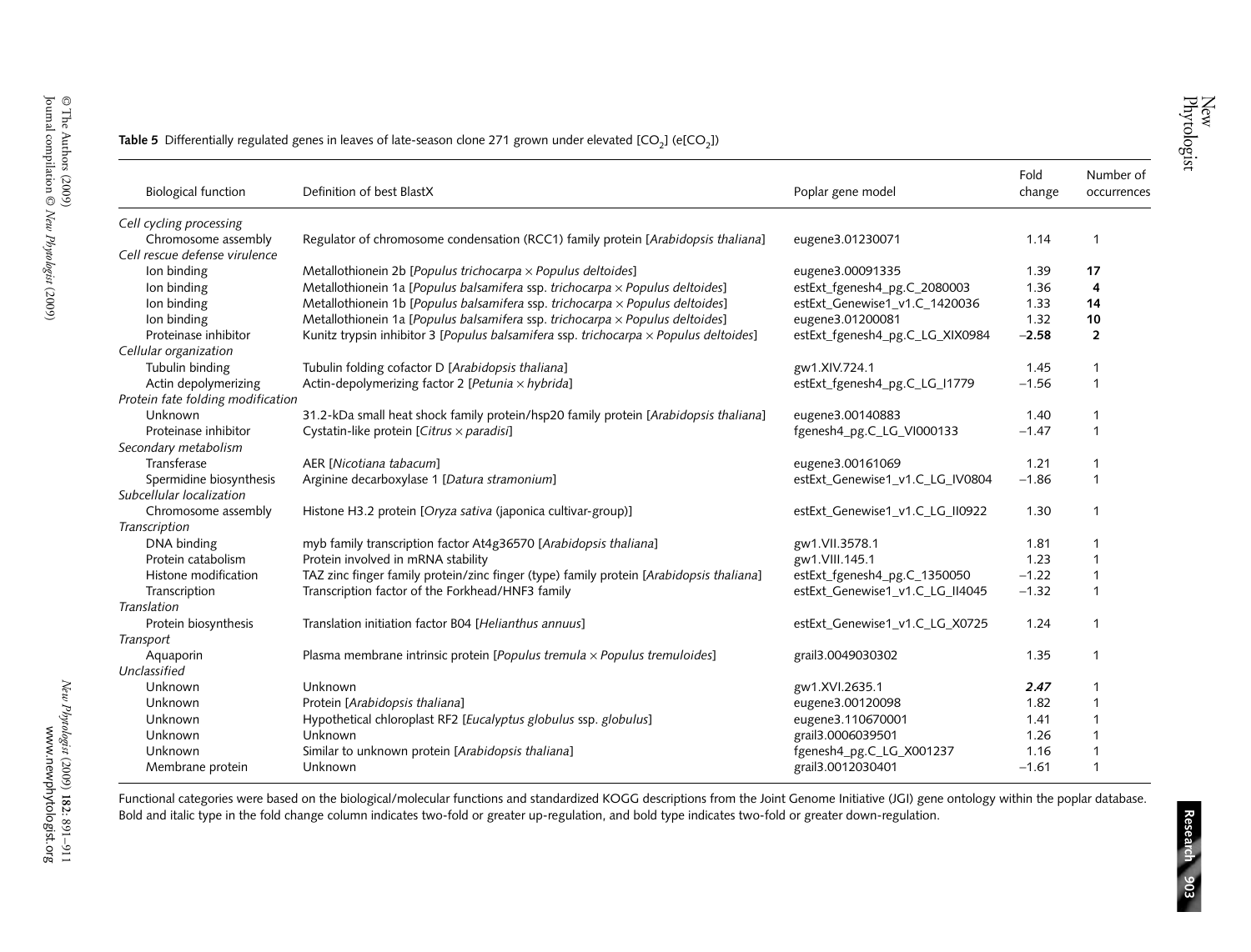

**Fig 4** (a) Venn diagram comparing the differently expressed transcripts that were statistically significant (*P* < 0.05) for each aspen (*Populus tremuloides*) clone and time point. The analysis indicates that there is little overlap between the statistically significant sets of transcripts that are differentially expressed in response to long-term elevated [CO<sub>2</sub>] (e[CO<sub>2</sub>]). (b) Hierarchical cluster analysis (HCA) of normalized transcript intensity ratios having statistical significance (*P* < 0.05) in at least one condition for early and late time points for clones 216 and 271. Yellow indicates up-regulation in response to e[CO<sub>2</sub>] compared with control. Blue indicates down-regulation compared with control. Gray indicates little change compared with control. Stronger changes occur in response to e[CO<sub>2</sub>] earlier in the growing season than late in the season. Red branches indicate data that show statistically significant differential expression between the control and  $e[CO<sub>2</sub>]$  samples for early-season clone 271. Green branches indicate data that are not statistically significant for early-season clone 271.

It should be noted that there are some limitations to the PICME arrays used in this study in that they are not fully comprehensive and contain a moderate level of gene redundancy. It may be argued that, because these arrays contain ∼3600 leaf/shoot ESTs, ∼9000 xylem/cambium ESTs and ∼8600 root ESTs, they cannot be effectively used for leaf transcriptomics. However, leaves also contain xylem tissue, and many of the represented genes/ESTs are expressed in many different tissues. For example, of the leaf expression patterns assessed by quantitative RT-PCR (Fig. 5), only seven of these sequences were originally identified in leaf/shoot EST libraries. The remainder were identified as ESTs in other tissues (six from xylem/cambium and eight from root EST libraries), yet they are clearly expressed in leaves. There are many similar examples throughout our microarray data, as well as the data of leaf transcriptomics studies using the PICME arrays and/ or similar POP1 and POP2 cDNA arrays (Brosché *et al*., 2005; Taylor *et al*., 2005; Druart *et al*., 2006; Rinaldi *et al*., 2007; Fluch *et al*., 2008). We also view the redundancy of the PICME arrays as an advantage, as it provides additional hybridization signals for each gene. In this respect, the transcriptional patterns of redundant clones on the PICME arrays corresponded well. Examples can be found in Tables 2–5, as well as the tables in the Supporting Information.

### Clones 216 and 271 respond to  $e[CO<sub>3</sub>]$  through fundamentally different biological strategies that impact multiple pathways

As a means to highlight the primary (most significant) leaf gene expression trends observed between clones 216 and 271 as they sense and respond to  $e[CO_2]$ , we grouped the  $e[CO_2]$ responsive genes into functional categories based on the biological/molecular functions and standardized KOGG descriptions from the JGI gene ontology within the poplar database. Here, we discuss the key functional categories independently.

**Cell rescue and defense** Clone 271 appears to have a different approach to defense compared with clone 216. Although early-season clone 216 shows a slight decrease in the expression of some leaf cell rescue and defense genes (Table 2),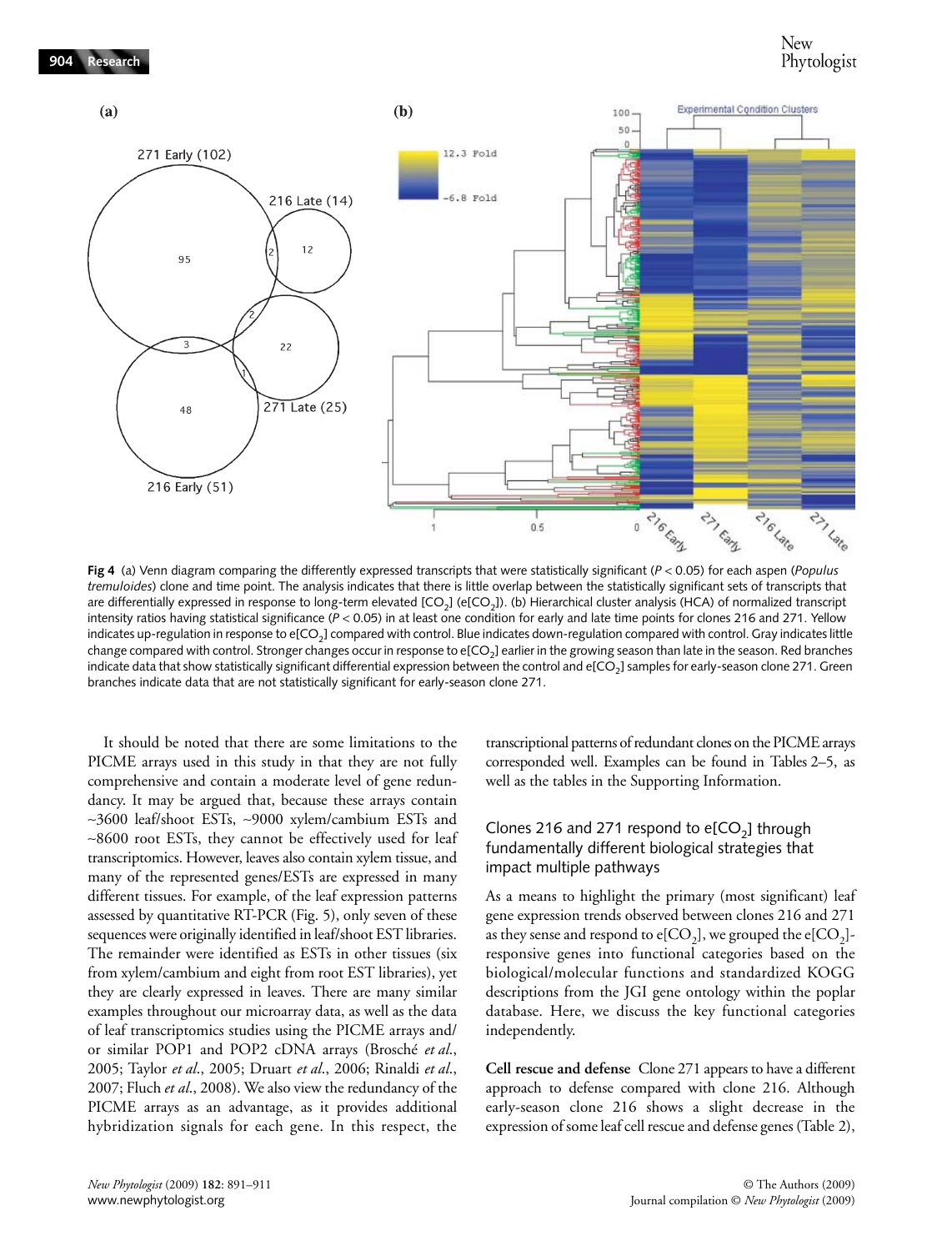



**Fig. <sup>5</sup>** Quantitative reverse transcriptase-polymerase chain reaction (RT-PCR) comparisons of selected genes between aspen (*Populus tremuloides*) clones 216 and 271 in response to longterm elevated [CO2] (e[CO2]). Included genes are as follows: RCA, ribulose-1,5-bisphosphate carboxylase/oxygenase activase; Lhcb1, chlorophyll *a*/*b*-binding protein; PSI, photosystem I reaction center subunit II; MT2b, metallothionein 2b; MT1, metallothionein 1; Thau, thaumatin; PCBER, phenylcoumaran benzylic ether reductase; POX, peroxidase; KTI, kunitz trypsin inhibitor 3; PR1, pathogenesis-related protein; ASP, aspartic proteinase; SAG, senescence-associated protein; UDPGP, UDP-sugar pyrophosphorylase; GT43, glycosyl transferase; DREB, DREB-like transcription factor; chitinase; cystatin; NTR, nitrate transporter.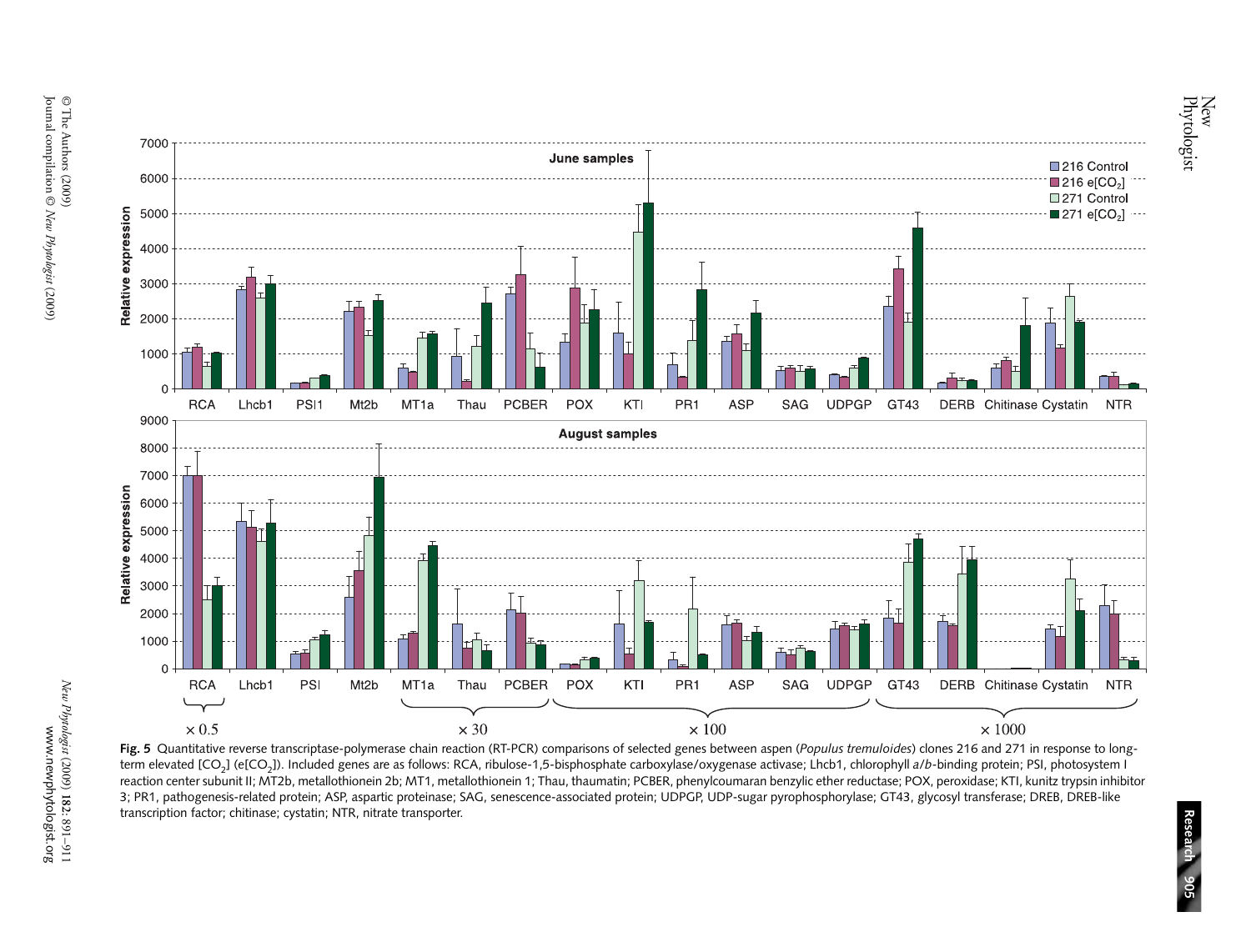early-season clone 271 demonstrates the up-regulation of members of this gene class, including the up-regulation of thaumatin (Thau, 6.72-fold), germin-like protein (5.53-fold), pathogenesis-related protein (PR1), chitinase and repeated occurrences of kunitz trypsin inhibitors (KTI3, ∼3.00-fold) (Table 3; Fig. 5). Indeed, at both early and late time points, clone 216 has either significantly reduced or opposing trends in the expression of such genes compared with clone 271. In the late-season samples, these trends reverse for clone 271 (showing down-regulation in response to  $e[CO_2]$ ), whereas the expression levels and responses remain approximately the same in clone 216 (Tables 4, 5; Fig. 5). In addition, late-season clone 271 differential gene expression is dominated by a slight up-regulation in metallothionein genes (MT1a and MT2b), which are expressed at much higher levels than by clone 216 (Table 5). Metallothionein genes are also involved in cell defense and stress responses through their ability to bind metal ions. Likewise, there was a significant up-regulation of a dehydration-responsive element-binding (DREB)-like transcription factor in late-season clone 271 compared with clone 216 (Fig. 5). DREB transcription factors have been shown to regulate the expression of other stress-related genes in the biotic stress signaling pathway (Agarwal *et al*., 2006). In addition, it has been possible to engineer stress tolerance in transgenic plants by manipulating the expression of DREBs (Agarwal *et al*., 2006), and so this may be one gene that helps clone 271 deal with stress late in the growing season.

Such observations indicate that the strategies for defense and leaf stress responses between clones 216 and 271 are different, and that clone 271 seems to take action early in the season to protect itself against attack and/or other stresses, whereas clone 216 directs this energy elsewhere. This correlates well with the fact that clone 271 shows an improved ability to deal with rust infections in the leaves and tent caterpillar attack compared with clone 216 (Kopper & Lindroth, 2003; Mankovska *et al*., 2005; Osier & Lindroth, 2006). Likewise, clone 271 appears to adapt to late-season stresses largely through altered transcriptional activity, whereas clone 216 does not.

**Photosynthesis** It is interesting to note that, despite the wellcharacterized  $e[CO_2]$ -induced increases in photosynthesis (Table 1; Fig. 2), the microarray data indicated a slight (< 1.75 fold) down-regulation of leaf genes related to photosynthesis and energy metabolism (Tables 2, 3). This phenomenon has also been observed in other projects using *Populus* species to characterize the effects of e[ $CO<sub>2</sub>$ ], employing similar EST microarrays as used in our study (Taylor *et al*., 2005). Quantitative RT-PCR analysis indicated an  $e[CO<sub>2</sub>]$ -induced trend in photosynthesis, including Rubisco activase (RCA), chlorophyll *a*/*b*-binding protein (Lhcb1) and photosystem I reaction center subunit II (PSI). However, significant expression differences were only observed as a result of genotypic or seasonal variations, rather than those triggered by  $e[CO<sub>2</sub>]$ (Fig. 5). Such minor differences between microarray and

quantitative RT-PCR results are probably caused by some level of cross-hybridization on the cDNA arrays, and are not uncommon when assessing genes having small fold-changes. The primers designed for quantitative RT-PCR are often more gene or group specific, and can thus discriminate desired expression from that of related genes. Overall, the expression trends (relative increases and decreases) for the quantitative RT-PCR results are consistent with the arrays, especially when comparing trends between clones 216 and 271.

Translational-, post-translational- and metabolism-level adjustments are also key to long-term physiological and growth responses in these trees. For example, in terms of photosynthesis, there was a substantial increase in the levels of RCA transcripts in clone 216 at the late time point compared with clone 271 (Fig. 5). RCA controls the overall activity of photosynthesis by post-translationally regulating the activity of the Rubisco enzyme through the removal of ribulose 1,5-bisphosphate (RuBP) from inactive Rubisco. Likewise, changes in the activity of Rubisco are related to alterations in source–sink relationships that may be controlled by limitations in the supply of nitrogen and/or water (Long *et al*., 2004; Ainsworth & Rogers, 2007; Luo *et al*., 2008). This correlates with changes in the expression levels of nitrogen utilization genes (see below) and water transport genes, including aquaporin/ plasma membrane intrinsic protein (Tables 2, 5). Reduced leaf transcript abundances of aquaporins in response to  $e[CO<sub>2</sub>]$ were also observed for clone 216 by Gupta *et al*., (2005) and, combined with observed reductions in stomatal conductance (Table 1), may suggest that  $e[CO<sub>2</sub>]$ -treated trees are able to manage water more efficiently (Tjoelker *et al*., 1998).

**Primary sugar metabolism** There was no effect of  $e[CO_2]$ on the levels of glucose, fructose or sucrose, and only a marginally significant increase in starch  $(P = 0.094)$  for each clone (Fig. 6). However, there were significantly higher glucose  $(P = 0.004)$ , fructose  $(P = 0.015)$ , sucrose  $(P = 0.013)$  and starch  $(P = 0.022)$  contents in clone 271 compared with clone 216. The effect of  $e[CO_2]$  on starch content was more pronounced in clone 271, as indicated by the significant  $CO<sub>2</sub> \times$  clone interaction, and this suggests that clone 271 may partition more carbon into transitory leaf starch at the beginning of the season to provide a greater carbon pool for nocturnal metabolism. The high sucrose levels in clone 271 could be indicative of a high flux of sucrose into the phloem, as well as a high capacity for carbon utilization. Lower levels of sucrose in clone 216 might indicate that more carbon is being funneled into leaf secondary metabolism rather than export.

Changes in gene expression related to leaf carbohydrate metabolism were also observed in the array data. Increases in a cell wall-associated glycosyl transferase (GT43) were seen in both clones. Glycosyltransferases are enzymes that act as catalysts for the transfer of monosaccharide units from an activated sugar phosphate to an acceptor molecule. Likewise, UDP-sugar pyrophosphorylase (UDPGP) is involved in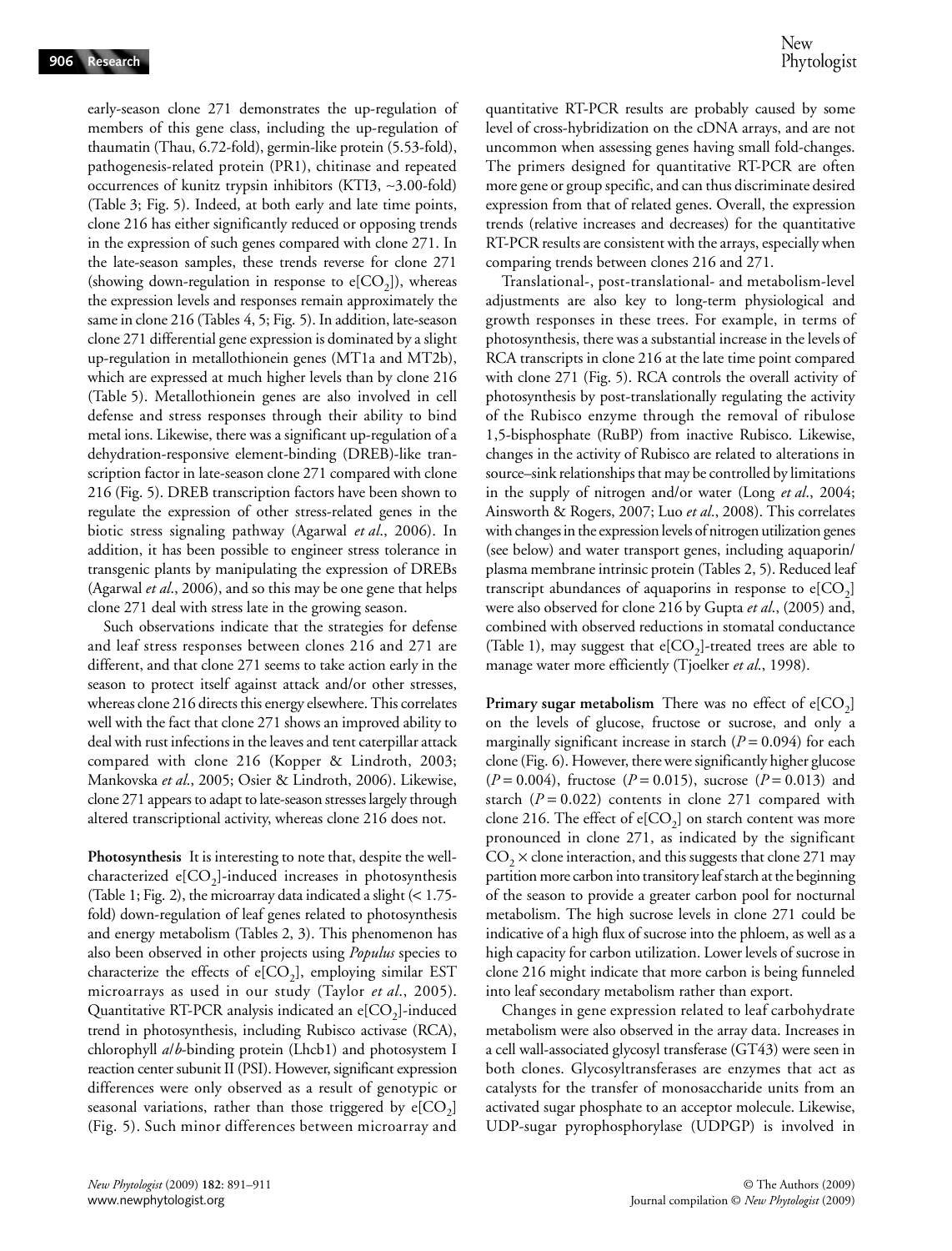

**Fig. 6** Levels of carbon and nitrogen metabolites in the leaves of aspen (*Populus tremuloides*) clones 216 and 271 grown at current  $[CO<sub>2</sub>]$  and long-term elevated  $[CO<sub>2</sub>]$  $(e[CO<sub>2</sub>])$ . Leaves were taken from the same upper canopy collection as those used in the array and quantitative reverse transcriptasepolymerase chain reaction (RT-PCR) analyses. Significant ( $P < 0.05$ ) effects of CO<sub>2</sub>, clone and date and the interactions (CO<sub>2</sub>  $\times$  clone, clone  $\times$  date, CO<sub>2</sub>  $\times$  clone  $\times$  date) are indicated in the panels. Marginally significant (*P* < 0.1) effects are indicated by parentheses surrounding the treatment.

general metabolism by controlling the levels of the internal hexose phosphate pool by providing metabolites for both cell wall synthesis and starch synthesis. The observed increase in expression (2.39-fold) of this sugar pyrophosphorylase in late-season clone 216 suggests that glucose and fructose may be directed towards cell wall thickening in the leaves or possibly the stems of clone 216 (Table 4). We consider this possibility next.

**Secondary metabolism** This study reveals that secondary metabolism genes, such as phenylcoumaran benzylic ether reductase (PCBER) and cell wall peroxidase (POX), are more strongly up-regulated in the leaves of clone 216 at the early time point (1.78-fold and 2.55-fold, respectively) in response to  $e[CO_2]$  (Tables 2, 3; Fig. 5). Opposite trends in PCBER between the clones also suggest opposing activity of the phenylpropanoid pathway between clones 216 and 271 in response to  $e[CO_2]$ . In addition, clone 271 exhibits the downregulation of genes involved in leaf secondary metabolism, including the lignin biosynthesis genes cinnamoyl-CoA reductase (−1.76-fold) and laccase (−1.60-fold). There is a corresponding down-regulation of leaf cell wall-related genes in clone 271, including fasciclin-like arabinogalactan protein genes (−2.0-fold) and pectin methylesterase (−1.87-fold). Combined with the up-regulation of UDPGP described above, such differences in expression patterns under  $e[CO_2]$ suggest that clone 216 directs more of its fixed carbon to storage and/or defense in the form of cell wall compounds derived from the phenylpropanoid pathway.

Previous studies have reported that clone 216 clearly differs in leaf and wood structure compared with clone 271 (Oksanen *et al*., 2001, 2003; Kaakinen *et al*., 2004; Table 1). Clone 216 has significantly smaller fiber and vessel lumen diameters compared with clone 271, and clone 216 has the largest wall percentage, as well as the smallest vessel percentage, of any of the clones at the Aspen FACE site (Kaakinen *et al*., 2004). Interestingly, there was a significant (6.91-fold) up-regulation of a NAC [for NAM (no apical meristem), Arabidopsis NAC domain containing protein (ATAF1/2) and CUC2 (cup-shaped cotyledons 2)] domain transcription factor in the leaves of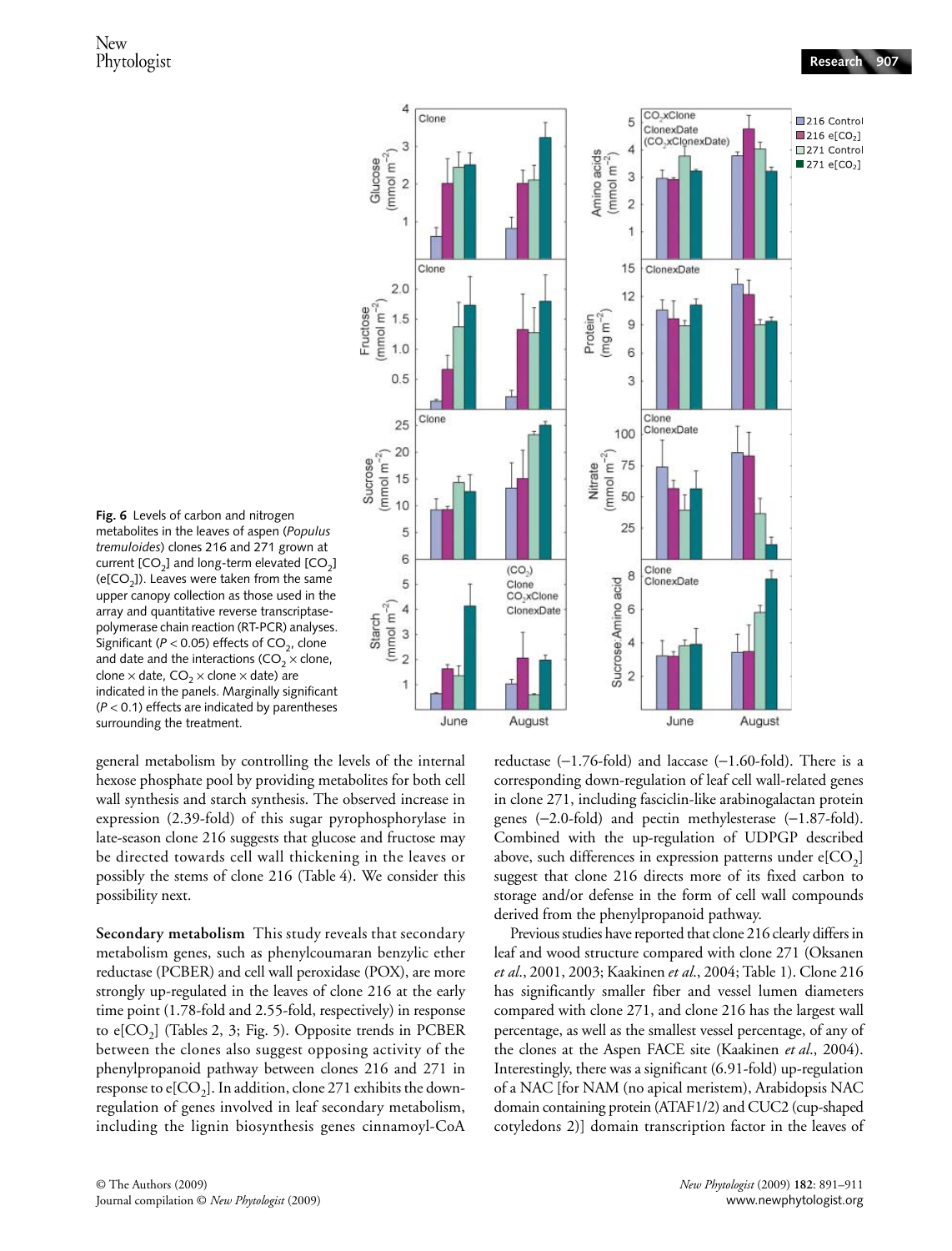late-season clone 216 in response to  $e[CO<sub>2</sub>]$  (Table 4). NAC domain transcription factors have been implicated as transcriptional switches that regulate secondary wall synthesis in fibers (Zhong *et al*., 2006). Ectopic over-expression of such NAC transcription factors in the leaves of *Arabidopsis* results in the activation of the expression of secondary wall biosynthetic genes, leading to massive deposition of secondary walls in cells that are normally nonsclerenchymatous (Zhong *et al*., 2006). As secondary walls are important carbon sinks, the up-regulation of this NAC transcription factor may be a factor controlling carbon deposition into secondary cell wall thickening in the leaves of clone 216 compared with those of clone 271.

**Protein stability and nitrogen metabolism** Another intriguing difference between clones 216 and 271 was the up-regulation of KTI3 in clone 271 and an opposing down-regulation of KTI3 in clone 216 in response to  $e[CO_2]$  at the early time point (Table 3; Fig. 5). This trend reverses for clone 271 later in the season (Table 5; Fig. 5). Although KTI3 is typically associated with defense responses, it participates in such functions by impacting on the fate of specific proteins (Major & Constabel, 2008). In conjunction with alterations in KTI levels, we also observed alterations in the expression levels of various proteases, as well as genes involved in the ubiquitin pathways, in both clones. In addition, there was a substantial increase in the activity of an amino acid carrier gene (12.29 fold), as well as an increase in nitrate transporter (2.11-fold) in the leaves of early-season clone 271 (Table 3). This nitrate transporter showed an even stronger response (3.69-fold increase) in late-season clone 271 and only marginal changes in clone 216 (Table S3). Together, these results suggest that  $e[CO_2]$  treatment has different impacts on protein stability and nitrogen metabolism, especially for clone 271. To test this possibility, we again turned to biochemical assays to assess the level of nitrogen resources.

The free leaf amino acid pool is a good indicator of nitrogen status as it represents the currently available pool of reduced nitrogen for growth and is representative of whole-plant nitrogen status. The response of free amino acids to growth at  $e[CO<sub>2</sub>]$  was unclear. There was a significant interaction between clone and date  $(P = 0.005)$ , driven by the higher amino acid levels in clone 216 in August (Fig. 6). There was also a significant interaction between  $CO_2$  and clone ( $P = 0.047$ ) and a marginally significant interaction between  $CO<sub>2</sub>$ , clone and date  $(P = 0.072)$ . Clone 216 showed no response in June, but an increase in August, whereas clone 271 showed a consistently lower amino acid content at  $e[CO_2]$  (Fig. 6). There was no effect of  $CO<sub>2</sub>$  or clone on protein content, but there was a significant clone  $\times$  date interaction ( $P = 0.009$ ), driven by the higher protein content in clone 216 in August. This trend was also seen in nitrate content, where there was a significantly higher content in clone 216 compared with clone 271 (*P* = 0.018), which was markedly higher in August (clone  $\times$  date,  $P = 0.049$ ). As the sucrose content is indicative

of the available pool of carbon for growth, the sucrose to free amino acid ratio can provide an indication of potential shifts in carbon to nitrogen status. There was a significant effect of clone (*P* = 0.039) and a significant interaction between clone and date  $(P = 0.023)$ , indicating a shift in the availability of reduced carbon and nitrogen metabolites. This shift was confined to clone 271 in August, and was driven by an increased availability of fixed carbon, which was not matched by a similar increase in reduced nitrogen. This contrasts with the response of clone 216, which was able to match increases in carbon availability occurring later in the season with increases in free amino acid content.

**Regulation of transcription** One last gene functional category that showed significant responses to  $e[CO_2]$ , whilst also differing between the clones, was transcription factors. We have already pointed out the importance of DREB and NAC domain transcription factors in the regulation of stress-related genes in clone 271 and possible leaf cell wall thickness in clone 216. However, transcription factors, including those involved in systemic development, appear to play an important role in clone 271 in response to  $e[CO_2]$ , whereas no changes in such factors are observed in clone 216 at either early or late season (Tables 2–5). Some of these clone 271-specific  $e[CO_2]$ responsive transcription factors have known functions in stress responses and biomass development, including ethylene response factors (McGrath *et al*., 2005), Myb family transcription factors involved in the development of cell size in poplar leaves and stems (Karpinska *et al*., 2004; McGrath *et al*., 2005) and one MADS-box gene known to participate in cell expansion in the vascular tissues of *P. tremuloides* (Cseke *et al*., 2007). Such alterations in regulatory factors correlate well with the known growth responses in clone 271, and their lack of response in clone 216 may play a role in the  $e[CO<sub>2</sub>]$  unresponsiveness of this clone.

#### Conclusions

Trees allocate assimilated carbon between growth, respiration, storage and chemical defense, and changes in resource availability, such as light, nitrogen or atmospheric  $[CO<sub>2</sub>]$ , can affect tree species quite differently. Growth-dominated species tend to allocate 'extra' carbon (relative to nitrogen) to growth, whereas differentiation-dominated species tend to allocate it to the production of carbon-based secondary compounds, including phenylpropanoid biosynthesis, and subsequent morphological differentiation, such as cell wall thickening (King *et al*., 2005). This study has demonstrated that poplar clones 216 and 271 show distinctly different  $e[CO<sub>2</sub>]$ -responsive genes during long-term exposure to  $e[CO<sub>2</sub>]$ . In most cases, expression differences caused by developmental/seasonal and/ or genotypic variations were greater than those triggered by  $e[CO<sub>2</sub>]$  treatment, influencing multiple pathways that work synergistically to control the overall response to  $e[CO<sub>2</sub>]$ .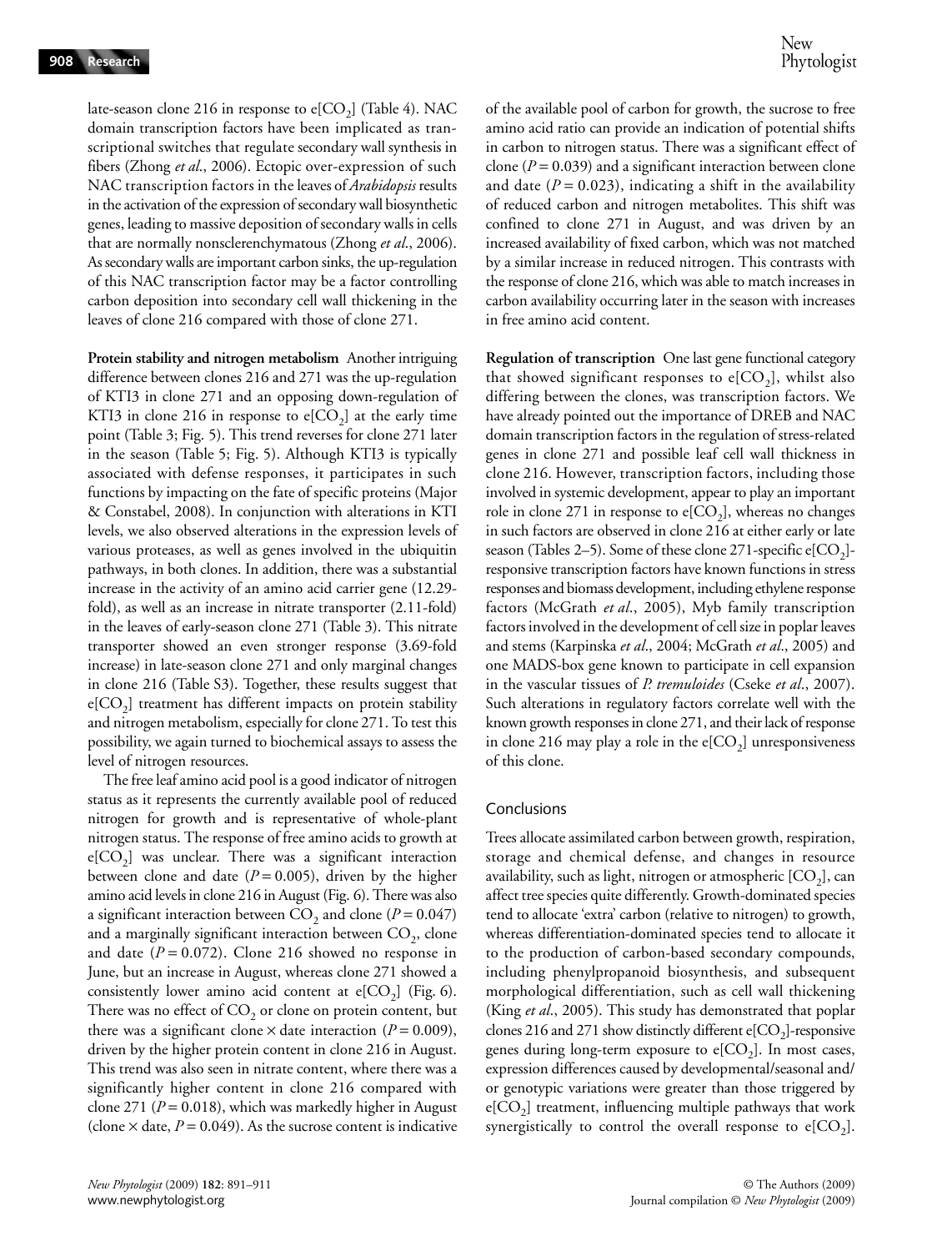Much of this variation may be a result of the activity (or inactivity) of specific transcriptional factors that may be orchestrating overall development. Clone 271 clearly has a responsive, growth-dominated strategy that seems to be based on a 'less expensive' defense strategy, allowing it to be better adapted to respond to stress. Clone 216 appears to devote more energy towards carbon-based secondary compounds and possibly relocation of carbon to processes other than growth. Thus, we label clone 216 as having a preparative, differentiationdominated strategy. Such strategies have been described previously to help explain the variable  $e[CO_2]$ -induced growth enhancements of different tree species. However, to our knowledge, this study is the first to provide evidence that such differences in fundamental biological strategies also occur within genotypes of the same tree species. Consequently, selection for improved productivity or carbon sequestration needs to take into account the genetically distinct responses, not only of different tree species, but also of different genotypes within a species. Selection of  $e[CO_2]$ -responsive clones, such as clone 271, may provide the best means to improve carbon sequestration potential in future plantations.

### **Acknowledgements**

This work was sponsored primarily by the US Department of Energy's Office of Biological and Environmental Research, Grant No. DEFG02-04ER63792. Operations of Aspen FACE are principally supported by the US Department of Energy's Office of Biological and Environmental Research, Grant No. DE-FG02-95ER62125. A.R. was supported in part by the US Department of Energy Office of Science Contract No. DE-AC02-98CH10886 to Brookhaven National Laboratory. We would like to thank Dr Ramesh Thakur for his help in collecting Aspen FACE Site tissues used in this study. We would also like to thank Scott Harding and Michelle Jarvie for their assistance with RNA extractions for quantitative RT-PCR analysis. We thank Dr Francis Martin and Dr Silvia Fluch for supplying the PICME annotation files used in this study. The ESTs printed on the PICME poplar arrays were produced by INRA-Nancy (Rinaldi *et al*., 2007), INRA-Orleans (Déjardin *et al*., 2004) and the University of Helsinki (Brosché *et al*., 2005) within the framework of the LIGNOME and ESTABLISH programmes, respectively.

### **References**

- **Agarwal P, Agarwal P, Reddy M, Sopory S. 2006.** Role of DREB transcription factors in abiotic and biotic stress tolerance in plants. *Plant Cell Reports* **25**: 1263–1274.
- **Ainsworth EA, Long SP. 2005.** What have we learned from 15 years of free-air CO<sub>2</sub> enrichment (FACE)? A meta-analytic review of the responses of photosynthesis, canopy. *New Phytologist* **165**: 351–371.
- **Ainsworth EA, Rogers A. 2007.** The response of photosynthesis and stomatal conductance to rising  $[CO<sub>2</sub>]$ : mechanisms and environmental interactions. *Plant, Cell & Environment* **30**: 258–270.
- **Ainsworth EA, Rogers A, Leakey ADB, Heady LE, Gibon Y, Stitt M,**  Schurr U. 2007. Does elevated atmospheric [CO<sub>2</sub>] alter diurnal C uptake and the balance of C and N metabolites in growing and fully expanded soybean leaves? *Journal of Experimental Botany* **58**: 579–591.
- **Allison DB, Page G, Beasley TM, Edwards JW. 2006.** *DNA microarrays and related genomics techniques*. Boca Raton, FL, USA: Chapman and Hall/ CRC Taylor and Francis Group.
- **Brosché M, Vinocur B, Alatalo ER, Lamminmaki A, Teichmann T, Ottow EA, Djilianov D, Afif D, Bogeat-Triboulot MB, Altman A** *et al***. 2005.**  Gene expression and metabolite profiling of *Populus euphratica* growing in the Negev desert. *Genome Biology* **6**: R101.

**Brown S. 2002.** Measuring carbon in forests: current status and future challenges. *Environmental Pollution* **116**: 363–72.

- **Calfapietra C, Wiberly AE, Falbel TG, Linskey AR, Mugnozza GS, Karnosky DF, Loreto F, Sharkey TD. 2007.** Isoprene synthase expression and protein levels are reduced under elevated  $O<sub>3</sub>$  but not under elevated CO2 (FACE) in field-grown trees. *Plant, Cell & Environment* **30**: 654–661.
- **Churchill GA. 2002.** Fundamentals of experimental design for cDNA microarrays. *Nature Genetics Supplement* **32**: 490–495.
- **Cox SE. 2005.** Elevational gradient of neoformed shoot growth in *Populus tremuloides*. *Canadian Journal of Botany-Revue Canadienne de Botanique* **83**: 1340–1344.
- **Cross JM, von Korff M, Altmann T, Bartzetko L, Sulpice R, Gibon Y, Palacios N, Stitt M. 2006.** Variation of enzyme activities and metabolite levels in 24 *Arabidopsis* accessions growing in carbon-limited conditions. *Plant Physiology* **142**: 1574–1588.
- **Cseke LJ, Ravinder N, Pandey AK, Podila GK. 2007.** Identification of PTM5 protein interaction partners, a MADS-box gene involved in aspen tree vegetative development. *Gene* **391**: 209–222.
- **Deckmyn G, Muys B, Quijano JG, Ceulemans R. 2004.** Carbon sequestration following afforestation of agricultural soils: comparing oak/ beech forest to short-rotation poplar coppice combining a process and a carbon accounting model. *Global Change Biology* **10**: 1482–1491.
- **Déjardin A, Leple JC, Lesage-Descauses MC, Costa G, Pilate G. 2004.**  Expressed sequence tags from poplar wood tissues – a comparative analysis from multiple libraries. *Plant Biology* **6**: 55–64.
- **Dickson RE, Coleman MD, Pechter P, Karnosky DF. 2001.** Growth and crown architecture of two aspen genotypes exposed to interacting ozone and carbon dioxide. *Environmental Pollution* **115**: 319–334.
- **Druart N, Rodríguez-Buey M, Barron-Gafford G, Sjödin A, Bhalerao R,**  Hurry V. 2006. Molecular targets of elevated [CO<sub>2</sub>] in leaves and stems of *Populus deltoides*: implications for future tree growth and carbon sequestration. *Functional Plant Biology* **33**: 121–131.
- **Eamus D, Ceulemans R. 2001.** Effects of greenhouse gases on the gas exchange of forest trees. In: Karnosky DF, Ceulemans R, Scarascia-Mugnozza GE, Innes JL, eds. *The impact of CO<sub>2</sub> and other greenhouse gases on forest ecosystems*. Wallingford, Oxfordshire, UK: CABI Publishing, 17–56.
- **Fluch S, Olmo CC, Tauber S, Stierschneider M, Kopecky D, Reichenauer TG, Matusíková I. 2008.** Transcriptomic changes in wind-exposed poplar leaves are dependent on developmental stage. *Planta* **228**: 757–764.
- **Gupta P, Duplessis S, White H, Karnosky DF, Martin F, Podila GK. 2005.**  Gene expression patterns of trembling aspen trees following long-term exposure to interacting elevated CO<sub>2</sub> and tropospheric O<sub>3</sub>. *New Phytologist* **167**: 129–41.
- **Hyvönen R, Agren GI, Linder S, Persson T, Cotrufo MF, Ekblad A, Freeman M, Grelle A, Janssens IA, Jarvis PG** *et al***. 2007.** The likely impact of elevated  $[CO_2]$ , nitrogen deposition, increased temperature and management on carbon sequestration in temperate and boreal forest ecosystems: a literature review. *New Phytologist* **173**: 463–480.
- **Isebrands JG, McDonald EP, Kruger E, Hendrey G, Pregitzer K, Percy K, Sober J, Karnosky DF. 2001.** Growth responses of *Populus tremuloides*  clones to interacting carbon dioxide and tropospheric ozone. *Environmental Pollution* **115**: 359–371.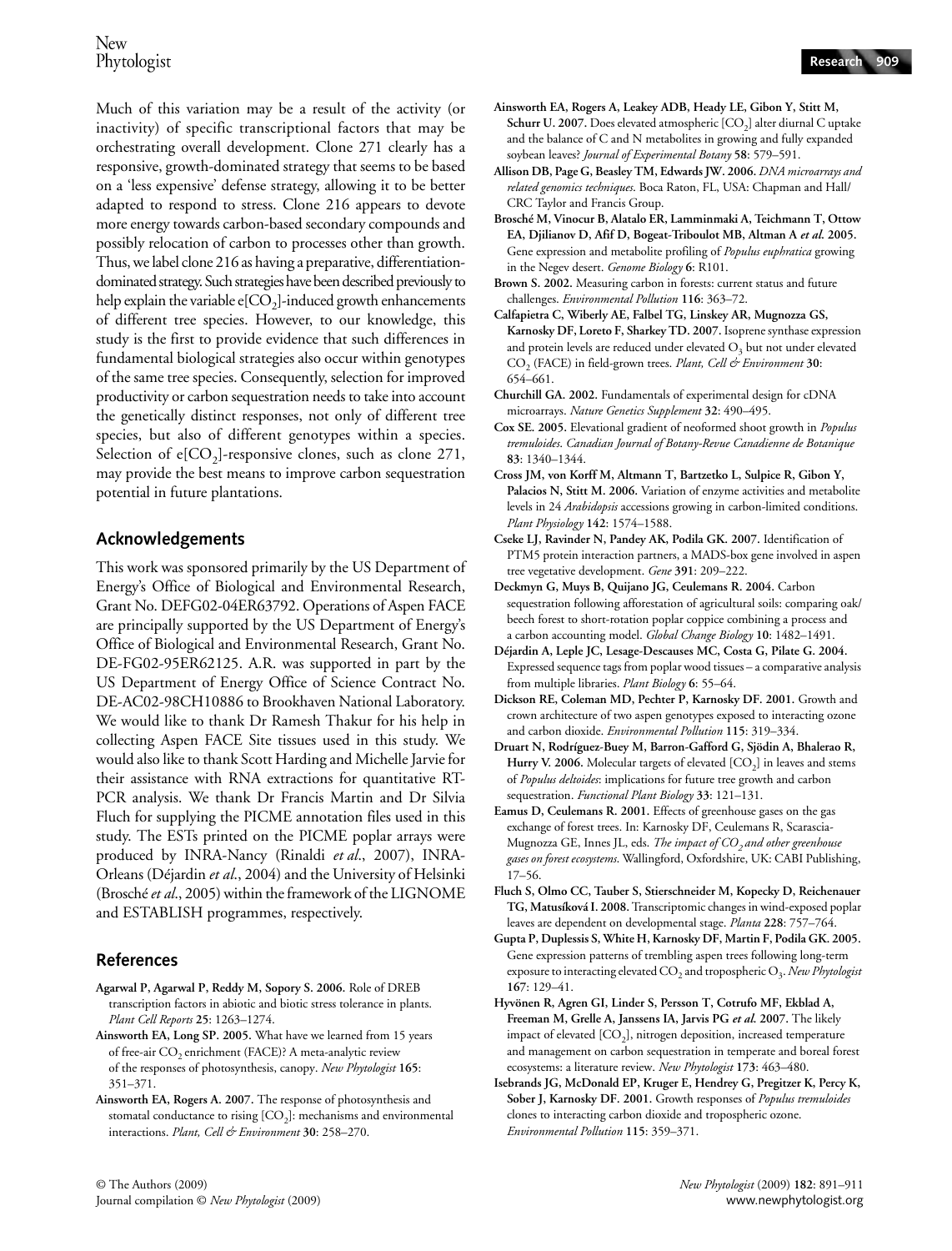**Kaakinen S, Kostiainen K, Ek F, Saranpää P, Kubiske ME, Sober J, Karnosky DF, Vapaavuori E. 2004.** Stem wood properties of *Populus tremuloides*, *Betula papyrifera* and *Acer saccharum* saplings after three years of treatments to elevated carbon dioxide and ozone. *Global Change Biology* **10**: 1513–1525.

**Karnosky DF, Percy KE, Xiang B, Callan B, Noormets A, Mankovska B, Hopkin A, Sober J, Jones W, Dickson RE** *et al***. 2002.** Interacting elevated CO2 and tropospheric O3 predisposes aspen (*Populus tremuloides* Michx.) to infection by rust (*Melampsora medusae* f.sp*. tremuloidae*). *Global Change Biology* **8**: 329–338.

Karnosky DF, Pregitzer KS. 2006. Impacts of elevated atmospheric [CO<sub>2</sub>] and  $[O_3]$  on northern temperate forest ecosystems: results from the Aspen FACE experiment. In: Nosberger J, Long SP, Norby RJ, Stitt M, Hendrey GR, Blum H, eds. *Managed ecosystems and CO<sub>2</sub> case studies, processes, and perspectives*. Berlin Heidelberg, Germany: Springer-Verlag, 213–229.

**Karnosky DF, Pregitzer KS, Zak DR, Kubiske ME, Hendrey GR, Weinstein D, Nosal M, Percy KE. 2005.** Scaling ozone responses of forest trees to the ecosystem level in a changing climate. *Plant, Cell & Environment* **28**: 965–981.

**Karnosky DF, Zak DR, Pregitzer KS, Awmack CS, Bockheim JG, Dickson RE, Hendrey GR, Host GE, King JS, Kopper BJ** *et al***. 2003.**  Tropospheric  $O_3$  moderates responses of temperate hardwood forests to elevated  $CO_2$ : a synthesis of molecular to ecosystem results from the Aspen FACE project. *Functional Ecology* **17**: 289–304.

**Karpinska B, Karlsson M, Srivastava M, Stenberg A, Schrader J, Sterky F, Bhalerao R, Wingsle G. 2004.** MYB transcription factors are differentially expressed and regulated during secondary vascular tissue development in hybrid aspen. *Plant Molecular Biology* **56**: 255–270.

**King JS, Pregitzer KS, Zak DR, Holmes WE, Schmidt K. 2005.** Fine root chemistry and decomposition in model communities of north-temperate tree species show little response to elevated atmospheric CO<sub>2</sub> and varying soil resource availability. *Oecologia* **146**: 318–328.

**King JS, Pregitzer KS, Zak DR, Karnosky DF, Isebrands JG, Dickson RE, Hendrey GR, Sober J. 2001.** Fine root biomass and fluxes of soil carbon in young stands of paper birch and trembling aspen as affected by elevated atmospheric CO<sub>2</sub> and tropospheric O<sub>3</sub>. *Oecologia* 128: 237-250.

**Kopper BJ, Lindroth RL. 2003.** Effects of elevated carbon dioxide and ozone on the phytochemistry of aspen and performance of an herbivore. *Oecologia* **134**: 95–103.

**Kubiske ME, Quinn VS, Marquardt PE, Karnosky DF. 2007.** Effects of elevated atmospheric  $CO_2$  and/or  $O_3$  on intra- and interspecific competitive ability of aspen. *Plant Biology* **9**: 342–355.

Li P, Bohnert HJ, Grene R. 2007. All about FACE – plants in a high-[CO<sub>2</sub>] world. *Trends in Plant Science* **12**: 87–89.

**Liberloo M, Calfapietra C, Lukac M, Godbold D, Luos ZB, Polle A, Hoosbeek MR, Kull O, Marek M, Raines C** *et al***. 2006.** Woody biomass production during the second rotation of a bio-energy *Populus* plantation increases in a future high CO<sub>2</sub> world. *Global Change Biology* 12: 1094–1106.

**Liberloo M, Tulva I, Raïm O, Kull O, Ceulemans R. 2007.** Photosynthetic stimulation under long-term CO<sub>2</sub> enrichment and fertilization is sustained across a closed *Populus* canopy profile (EUROFACE). *New Phytologist* **173**: 537–549.

**Long SP, Ainsworth EA, Rogers A, Ort DR. 2004.** Rising atmospheric carbon dioxide: plants FACE the future. *Annual Reviews of Plant Biology* **55**: 591–628.

**Lukac M, Calfapietra C, Godbold DL. 2003.** Production, turnover and mycorrhizal colonisation of root systems of three *Populus* species grown under elevated CO<sub>2</sub> (POPFACE). *Global Change Biology* 9: 838-848.

**Luo Z-B, Calfapietra C, Liberloo M, Scarascia-Mungozza G, Polle A. 2006.**  Carbon partitioning to mobile and structural fractions in poplar wood under elevated CO<sub>2</sub> (EUROFACE) and N fertilization. *Global Change Biology* **12**: 272–283.

**Luo Z-B, Calfapietra C, Scarascia-Mugnozza G, Liberloo M, Polle A. 2008.** Carbon-based secondary metabolites and internal nitrogen pools in *Populus nigra* under Free Air CO<sub>2</sub> Enrichment (FACE) and nitrogen fertilization. *Plant and Soil* **304**: 45–57.

- **Major IT, Constabel CP. 2008.** Functional analysis of the kunitz trypsin inhibitor family in poplar reveals biochemical diversity and multiplicity in defense against herbivores. *Plant Physiology* **146**: 888–903.
- **Mankovska B, Percy K, Karnosky DF. 2005.** Impacts of greenhouse gases on epicuticular waxes of *Populus tremuloides* Michx.: results from an open-air exposure and a natural O<sub>3</sub> gradient. *Environmental Pollution* 137: 580–586.

**McGrath KC, Dombrecht B, Manners JM, Schenk PM, Edgar CI, Maclean DJ, Scheible W-R, Udvardi MK, Kazan K. 2005.** Repressor- and activator-type ethylene response factors functioning in jasmonate signaling and disease resistance identified via a genome-wide screen of *Arabidopsis*  transcription factor gene expression. *Plant Physiology* **139**: 949–959.

**Meehl GA, Stocker TF, Collins WD, Friedlingstein P, Gaye AT, Gregory JM, Kitoh A, Knutti R, Murphy JM, Noda A** *et al***. 2007.** Global climate projections. In: Solomon S, Qin D, Manning M, Chen Z, Marquis M, Averyt KB, Tignor M, Miller HL, eds. *Climate change 2007: the physical science basis. Contribution of Working Group I to the Fourth Assessment Report of the Intergovernmental Panel on Climate Change*. Cambridge, UK and New York, NY, USA: Cambridge University Press, 747–845.

**Noormets A, McDonald EP, Kruger EL, Sober A, Isebrands JG, Dickson RE, Karnosky DF. 2001b.** The effect of elevated carbon dioxide and ozone on leaf- and branch-level photosynthesis and potential plant-level carbon gain in aspen. *Trees* **15**: 262–270.

**Noormets A, Sober A, Pell EJ, Dickson RE, Podila GK, Sober J, Isebrands JG, Karnosky DF. 2001a.** Stomatal and nonstomatal limitation to photosynthesis in two trembling aspen (*Populus tremuloides* Michx.) clones exposed to elevated CO<sub>2</sub> and/or O<sub>3</sub>. *Plant, Cell & Environment* 24: 327–336.

**Norby RJ, DeLucia EH, Gielen B, Calfapietra C, Giardina CP, King JS, Ledford J, McCarthy HR, Moore DJP, Ceulemans R** *et al***. 2005.** Forest response to elevated CO<sub>2</sub> is conserved across a broad range of productivity. *Proceedings of the National Academy of Sciences, USA* **102**: 18 052–18 056.

**Nowak RS, Ellsworth DS, Smith SD. 2004.** Functional responses of plants to elevated atmospheric  $CO<sub>2</sub> -$  do photosynthetic and productivity data from FACE experiments support early predictions? *New Phytologist* **162**: 253–280.

Oksanen E, Häikiö E, Sober J, Karnosky DF. 2003. Ozone-induced H<sub>2</sub>O<sub>2</sub> accumulation in field-grown aspen and birch is linked to foliar ultrastructure and peroxisomal activity. *New Phytologist* **161**: 791–799.

Oksanen E, Sober J, Karnosky DF. 2001. Impacts of elevated CO<sub>2</sub> and/or O3 on leaf ultrastructure of aspen (*Populus tremuloides*) and birch (*Betula papyrifera*) in the Aspen FACE experiment. *Environmental Pollution* **115**: 437–446.

**Osier TL, Lindroth RL. 2006.** Genotype and environment determine allocation to and costs of resistance in quaking aspen. *Oecologia* **148**: 293–303.

**Perlack RD, Wright LL, Turhollow AF, Graham RL, Stokes BJ, Erbach DC. 2005.** Biomass as feedstocks for a bioenergy and bioproducts industry: the technical feasibility of a billion-ton annual supply. ORNL/TM-2005/66.

Prentice IC. 2001. The carbon cycle and atmospheric carbon dioxide. In: Houghton JT, Ding Y, Griggs DJ, Noguer M, van der Linden PJ, Dai X, Maskell K, Johnson CA, eds. *Climate change 2001: the scientific basis. Contribution of Working Group I to the Fourth Assessment Report of the Intergovernmental Panel on Climate Change*. Cambridge, UK and New York, NY, USA: Cambridge University Press, 183–238.

**Riikonen J, Kets K, Darbah J, Oksanen E, Sober A, Vapaavuori E, Kubiske ME, Nelson N, Karnosky DF. 2008.** Carbon gain and bud physiology in *Populus tremuloides* and *Betula papyrifera* grown under long-term exposure to elevated concentrations of  $CO<sub>2</sub>$  and  $O<sub>3</sub>$ . *Tree Physiology* 28: 243–254.

**Rinaldi C, Kohler A, Frey P, Duchaussoy F, Ningre N, Couloux A, Wincker P, Le Thiec D, Fluch S, Martin F** *et al***. 2007.** Transcript profiling of poplar leaves upon infection with compatible and incompatible strains of the foliar rust *Melampsora larici-populina*. *Plant Physiology* **144**: 347–366.